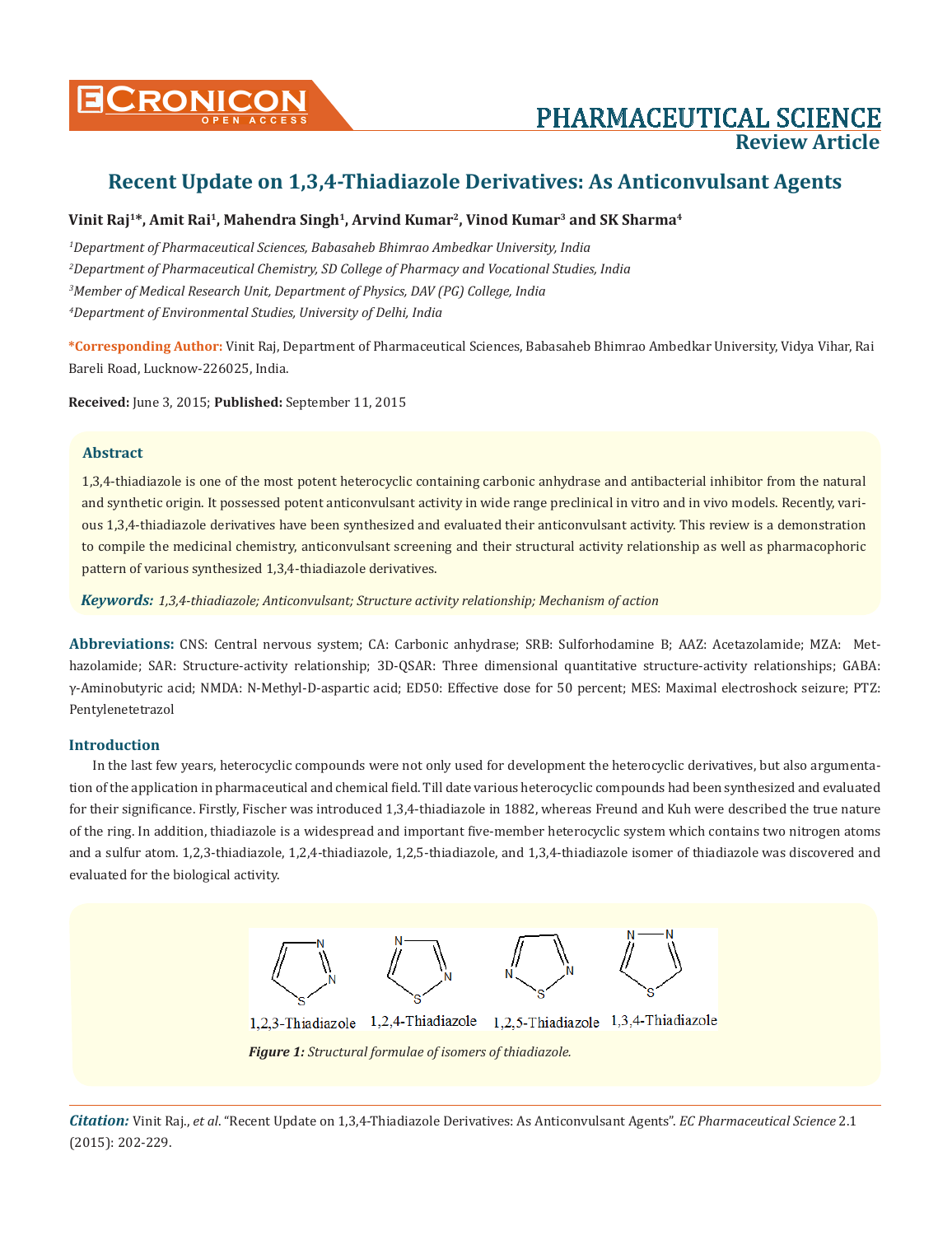

*Figure 2: Numbering of the 1,3,4-thiadiazole ring system.*

In addition, the nitrogen atoms of 1,3,4-thiadiazole ring is also shown to be very electron underprovided due to the electron-withdrawing effect and comparatively still toward electrophilic substitution, but susceptible to nucleophilic attack. Thus, possessing the substitution into the 2′ or a 5' position of this ring and these substitutions involves highly activating reaction.

Till date many 1,3,4-thiadiazole nucleus containing drugs are available in the market such as acetazolamide, methazolamide, megazol and whereas 1,2,4-thiadiazole ring containing drug is the antibiotic cefozopran [4,5].



*Figure 3: Structural formula of 1,3,4-thiadiazole containing marketed drugs.*

Among their isomer, particularly the 1,3,4-thiadiazoles possessed a broad spectrum of biological activities including antimicrobial [6] antituberculosis [7] antioxidant [8] anti-inflammatory [9] anticonvulsants [10] antidepressant and anxiolytic [11] antihypertensive [12] anticancer [13] and antifungal activity [14].



*Citation:* Vinit Raj., *et al*. "Recent Update on 1,3,4-Thiadiazole Derivatives: As Anticonvulsant Agents". *EC Pharmaceutical Science* 2.1 (2015): 202-229.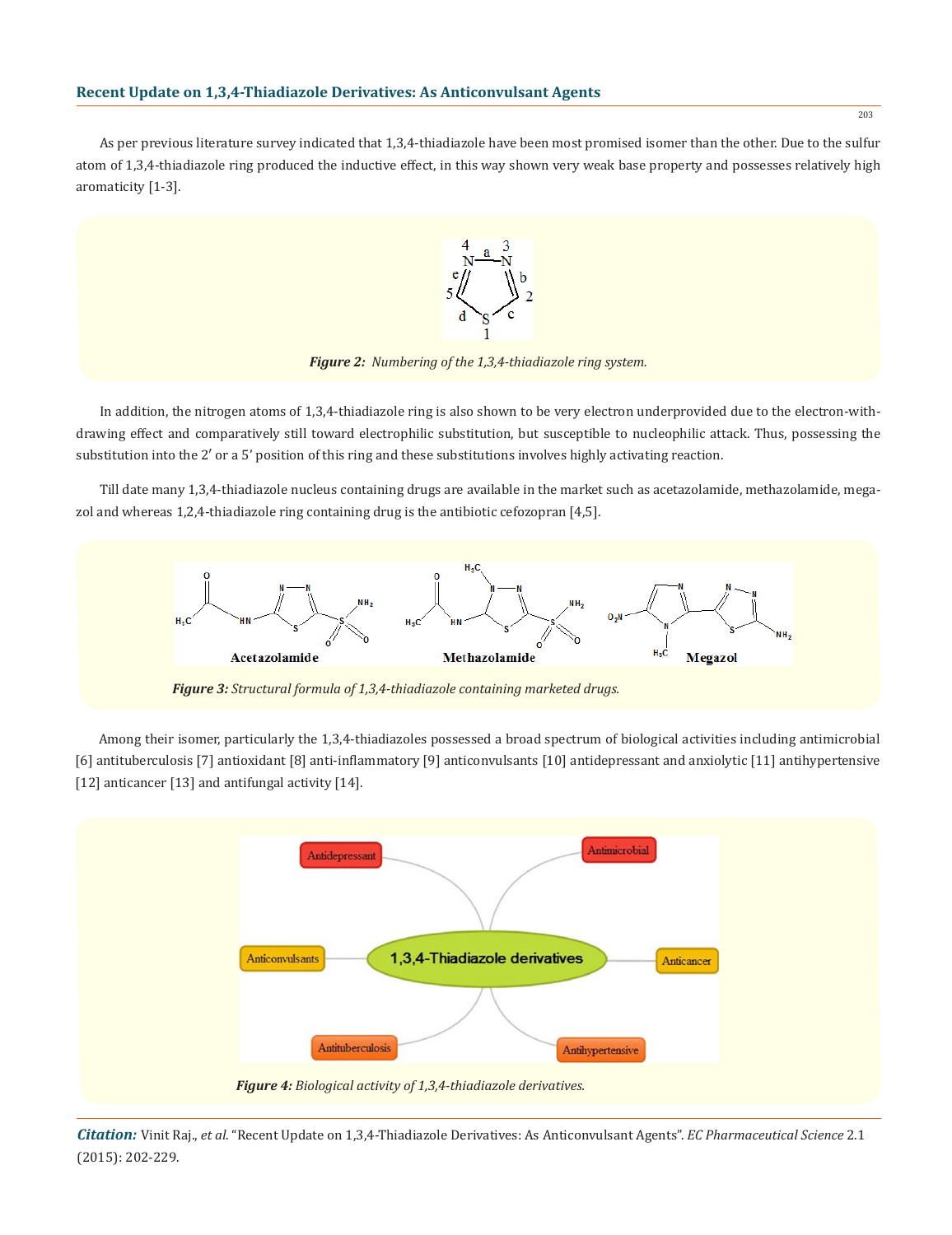In this review, We give an overview to synthesis as well as the structure activity relationship of 1,3,4-thiadiazole derivatives. On the basis of the literature survey of cited references 1,3,4-thiadiazole ring contain compound shown the medicinal importance to treatment the epileptic condition.

#### **Mechanism of action of 1,3,4-thiadiazole**

Till date various molecular target had been investigated for the treatment of epilepsy as following

#### **Nonsynaptic mechanisms**

- 1. Alterations in ionic microenvironment; e.g., increased extracellular K<sup>+</sup>, decreased extracellular Ca<sup>++</sup>
- 2. Decreases in size of extracellular space
- 3. Failure of ion transport: Na<sup>+</sup>, K<sup>+</sup> pump or Cl<sup>-</sup>, K<sup>+</sup> co-transport
- 4. Presynaptic terminal bursting
- 5. Ephaptic interactions

### **Synaptic mechanisms**

- 1. Depression of GABAergic inhibition
- 2. NMDA receptor activation; voltage-dependent EPSPs
- 3. Frequency potentiation of EPSPs
- 4. Actions of modulators

These molecular targets related to blockage of voltage dependent sodium channels to inhibit release of excitatory neurotransmitters, enhanced GABAergic transmission, inhibition of T-type calcium channels or kainite/AMPA receptors and a combination of the above actions [2].

Another approach has been identified in 1952. In which, 1,3,4-thiadiazole containing acetazolamide AZA targets carbonic anhydrase, in the brain has a significant role in the neuroglia metabolic relationship. Carbonic anhydrase acted on the seizure by the mechanism that CAs catalyzes interconversion of CO<sub>2</sub> and HCO<sub>3</sub> the latter of which combines with hydrogen exchange across the glial membrane for sodium and chloride as well as contributed the current through the γ-amino butyrate A (GABAA) receptors. CAs are also involved in the maintenance of Cl<sup>−</sup> and K<sup>+</sup> concentrations in glial cells [15-17].

#### **Essential Pharmacophore for anticonvulsant activity**

A pharmacophore based approach is one of the few applicable tools in modern drug design. Which is essential to develop new ligands with high affinity of binding to a given protein receptor. Whereas, this is the 3D arrangement of features in the biologically active compound that is responsible for it's against a particular protein target. On the facts, if the 3D structure is available for several ligands bound to the same binding site of the same protein and in this way, observing their common arrangement of ligands into the binding site of a protein, referred to as the pharmacophore. Thiadiazole ring expressed diverse biological activities, might be due to the presence of N-C-S moiety [18].

SN Pandeya [19] proposed that the following features are important for anticonvulsant activity.

- 1. Hydrophobic aryl ring (Ar),
- 2. A hydrogen bonding domain (HBD),
- 3. An electron-donor group (D) and
- 4. Another distal hydrophobic site

## **Review literature of 1,3,4-thiadiazole derivatives as an anticonvulsant**

Christopher B Chapleo., *et al*. (1986) [20] synthesized a series of 2-aryl-5-hydrazino-l,3,4-thiadiazole derivatives and evaluated them for anticonvulsant activity. Among them, N-methylhydrazine 1 shown potent anticonvulsant activity in rodent models of grand mal epilepsy and it has neither produced neurotoxicity nor cardiovascular actions occur at anticonvulsant doses.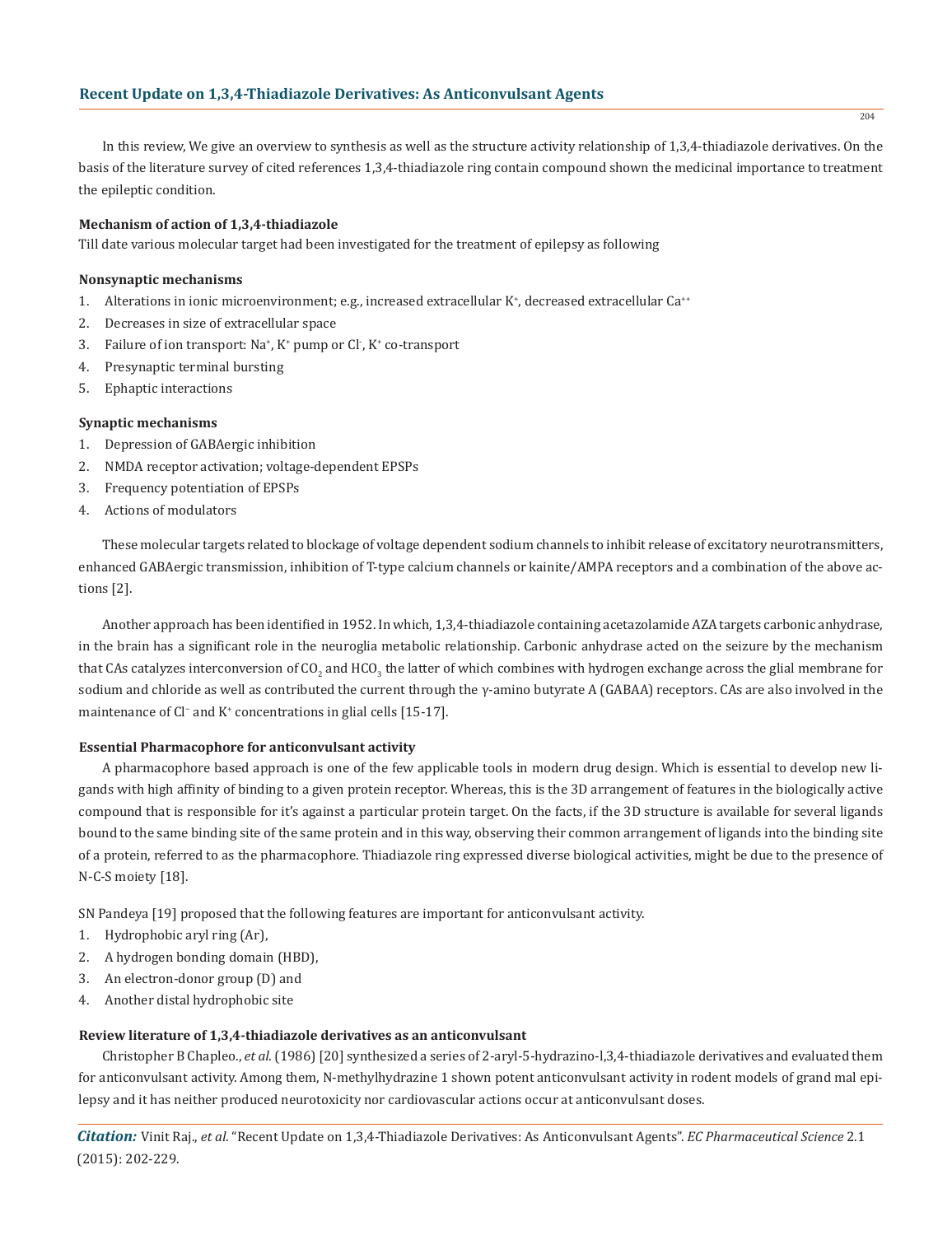

*Figure 5: Essential pharmacophoric requirements for anticonvulsant activity.*



*Figure 6: Pharmacophoric pattern of well-known antiepileptic drugs.*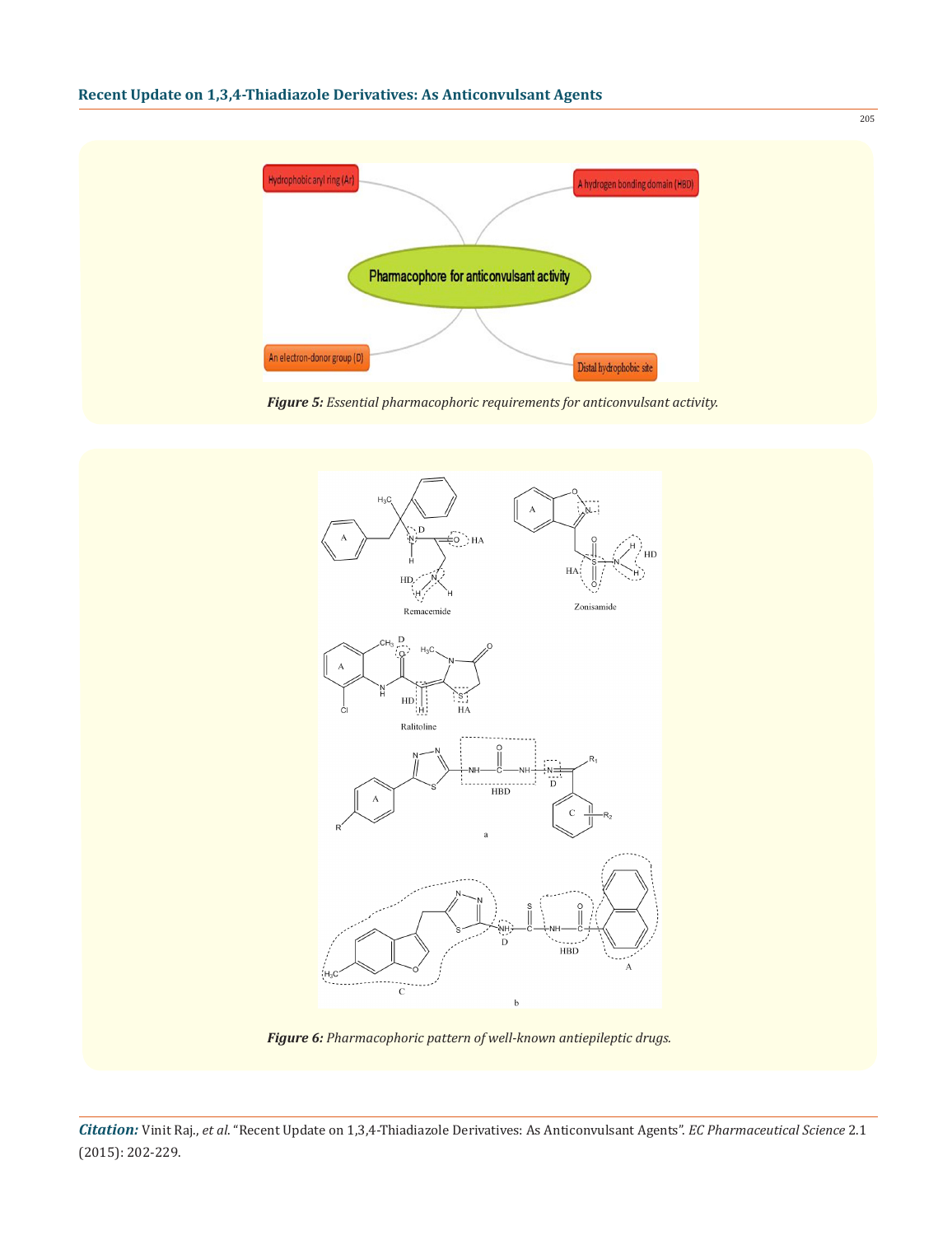

The SAR study of synthesized compounds reveals that the introduction of aromatic substituted in the 2-position tied with alkyl on the hydrazine moiety led to a number of potent compounds lacking sedation, ataxia, or lethality like as 5-(2-Biphenylyl)-2-(1 methylhydrazino)-l,3,4-thiadiazole (1).

## **(a) Unsubsituted Compounds**

Substituent in the 2-position of the aromatic ring produced compounds (i.e., 2-6) shown desirable anticonvulsant activity with significantly reduced neurotoxicity in comparison to the 2-CH<sub>3</sub> compound 2 and replacement of the 2-phenyl group (4) by a 4-phenyl (6) shown a complete loss of activity.



*Figure 8: Structure formulae of unsubstituted thiadiazole derivatives.*

#### **(b) N'-Monosubstituted Compounds**

The one side substitution at N1 in the 2-chloro and 2-phenyl series resulted in a decrease or loss of activity (i.e., CH<sub>3</sub>, i-Pr, n-Bu, Ph, CH<sub>2</sub>Ph, CH<sub>2</sub>CH<sub>2</sub>Ph, cyclohexyl). One except benzyl derivative, which possessed a good profile of activity the ether containing group  $\rm CH_{3'}$  in place of CH<sub>3</sub> would enhance the activity. The methylhydrazines had shown the most potent anticonvulsant activity in this series, especially the benzyl (7), 2-phenyl (8), and 2-hexyloxy (9) derivatives, although the latter produced sedation as observed in the rotorod screen.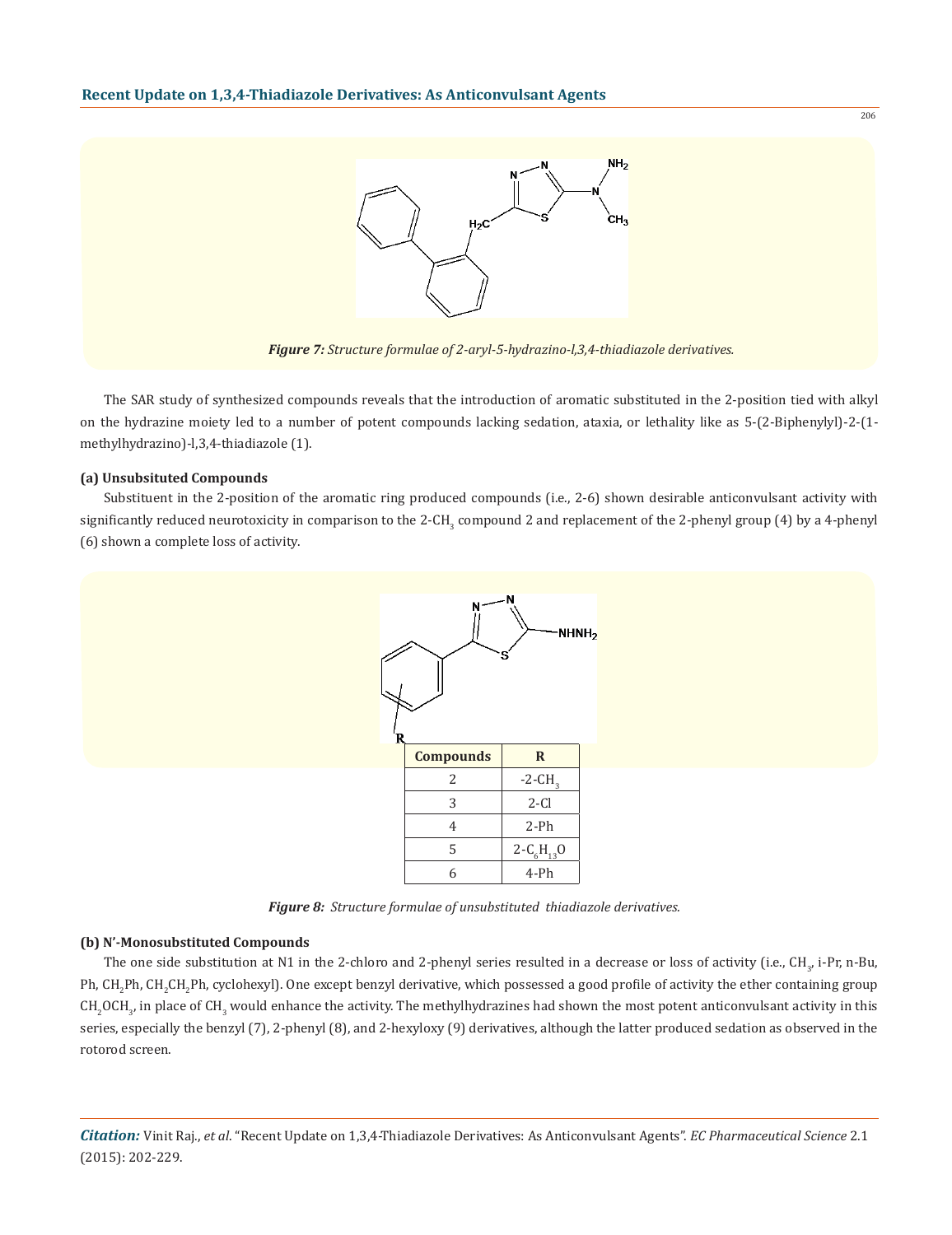

*Figure 9: Structure formulae of mono substituted thiadiazole derivatives.*

#### **(c) N2-Monosubstituted Compounds**

The isopropyl derivatives 10, 11 and 12 shown significant anticonvulsant activity; loss of activity observed when introduces 2-hexyloxy substitution in the 13 compound. Unexpectedly, the methyl derivative 14 was shown the loss of anticonvulsant activity in the 2-CH, series and retained some of the antihypertensive activity. From the above suggestion, that better activity could be expected if the isopropyl group was replaced by cyclopentyl or benzyl groups.



*Figure 10: Structure formulae of N2 -Monosubstituted thiadiazole derivatives.*

#### **(d) N', N2-Disubstituted Compounds**

Potent anticonvulsant activity was produced when the disubstitution with lower alkyl groups in the 2-CH<sub>3</sub> and 2-C1 series compounds. Although, in the 2-phenyl and 2-hexyloxy series (i.e., 14-17) the potency was somewhat reduced and sedation was not apparent. The position of the isopropyl group in attached to N2, shown the activity in the following compounds 15,16,18,19, and excepted then 20,21. When the isopropyl group was replaced by the more lipophilic cyclopentyl group (i.e, 22 and 23), then the activity was reduced.

*Citation:* Vinit Raj., *et al*. "Recent Update on 1,3,4-Thiadiazole Derivatives: As Anticonvulsant Agents". *EC Pharmaceutical Science* 2.1 (2015): 202-229.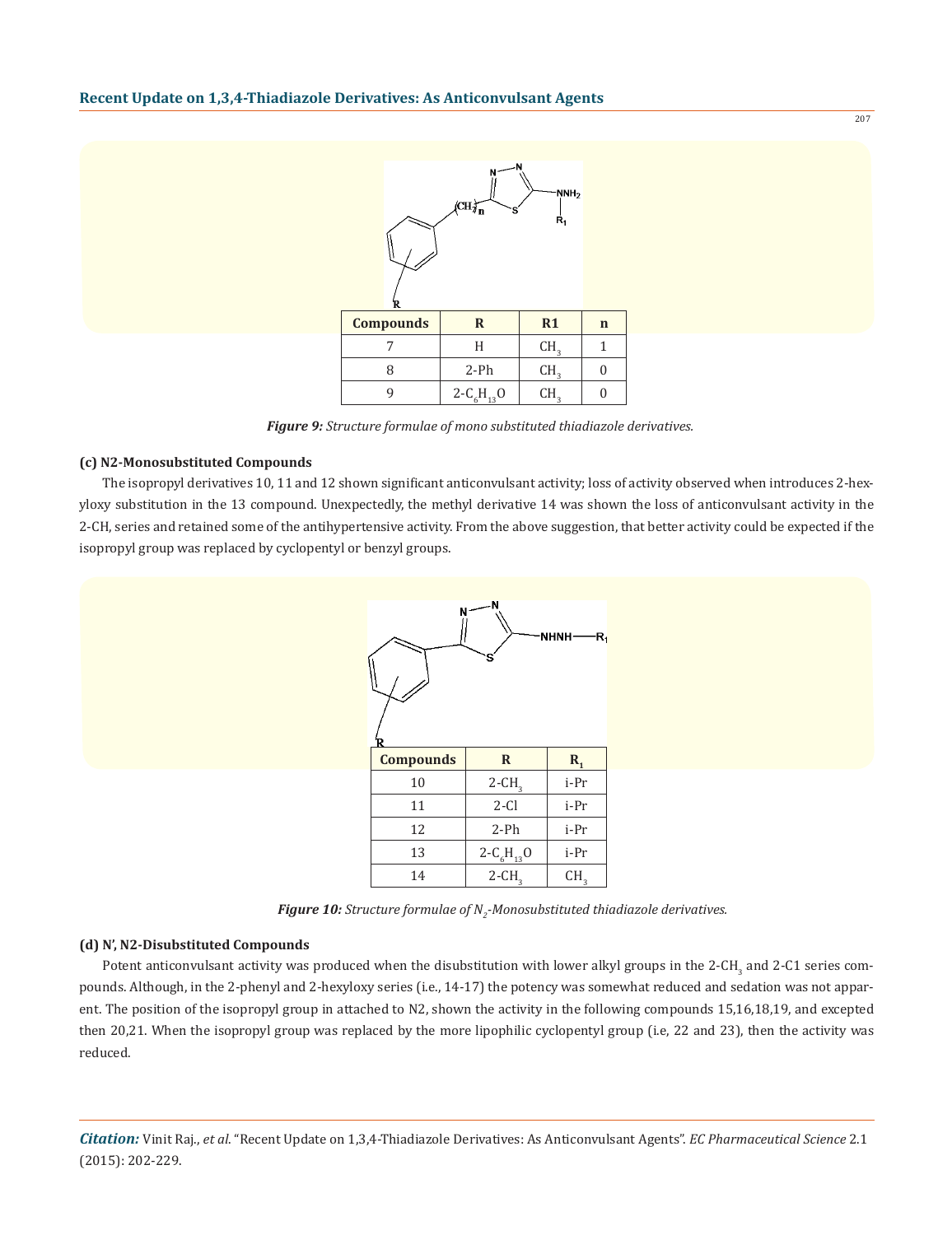|                  | N                    | NNH-<br>$\dot{\mathsf{R}}_1$ | $R_{2}$         |
|------------------|----------------------|------------------------------|-----------------|
| <b>Compounds</b> | $\mathbf R$          | $R_{1}$                      | $R_{2}$         |
| 15               | $2-Ph$               | CH <sub>3</sub>              | i-Pr            |
| 16               | $2 - C_6H_{13}O$     | CH <sub>3</sub>              | CH <sub>3</sub> |
| 17               | $2 - C_6H_{13}O$     | CH <sub>3</sub>              | i-Pr            |
| 18               | $2$ -CH <sub>3</sub> | CH <sub>3</sub>              | i-Pr            |
| 19               | $2-Cl$               | CH <sub>3</sub>              | i-Pr            |
| $20\,$           | $2$ -CH <sub>3</sub> | i-Pr                         | CH <sub>3</sub> |
| 21               | $2-Cl$               | i-Pr                         | CH <sub>3</sub> |
| 22               | $2$ -CH <sub>3</sub> | CH <sub>3</sub>              | $c$ -C5H9       |
| 23               | $2-Cl$               | CH <sub>3</sub>              | $c-C5H9$        |

*Figure 11: Structure formulae of N', N2 -Disubstituted thiadiazole derivatives.*

## **(e) N2-Disubstitution**

Reduction in activity was found when disubstitution on the terminal nitrogen atom with the respective CH<sub>3</sub>-series.



**Figure 12:** Structure formulae of N<sub>2</sub>-Disubstitution thiadiazole derivatives.

#### **(f) Trisubstitution**

 It was observed that the trimethylated derivatives 26, 27 and 28 have somewhat anticonvulsant activity compared than other compounds of this series. Substitution of the methyl group on N' by larger groups considerably reduced this activity as seen with 29 and 30. Among of all the hydrazines examined, the most promising profile of activity is found in compounds based on the 2-Ph series.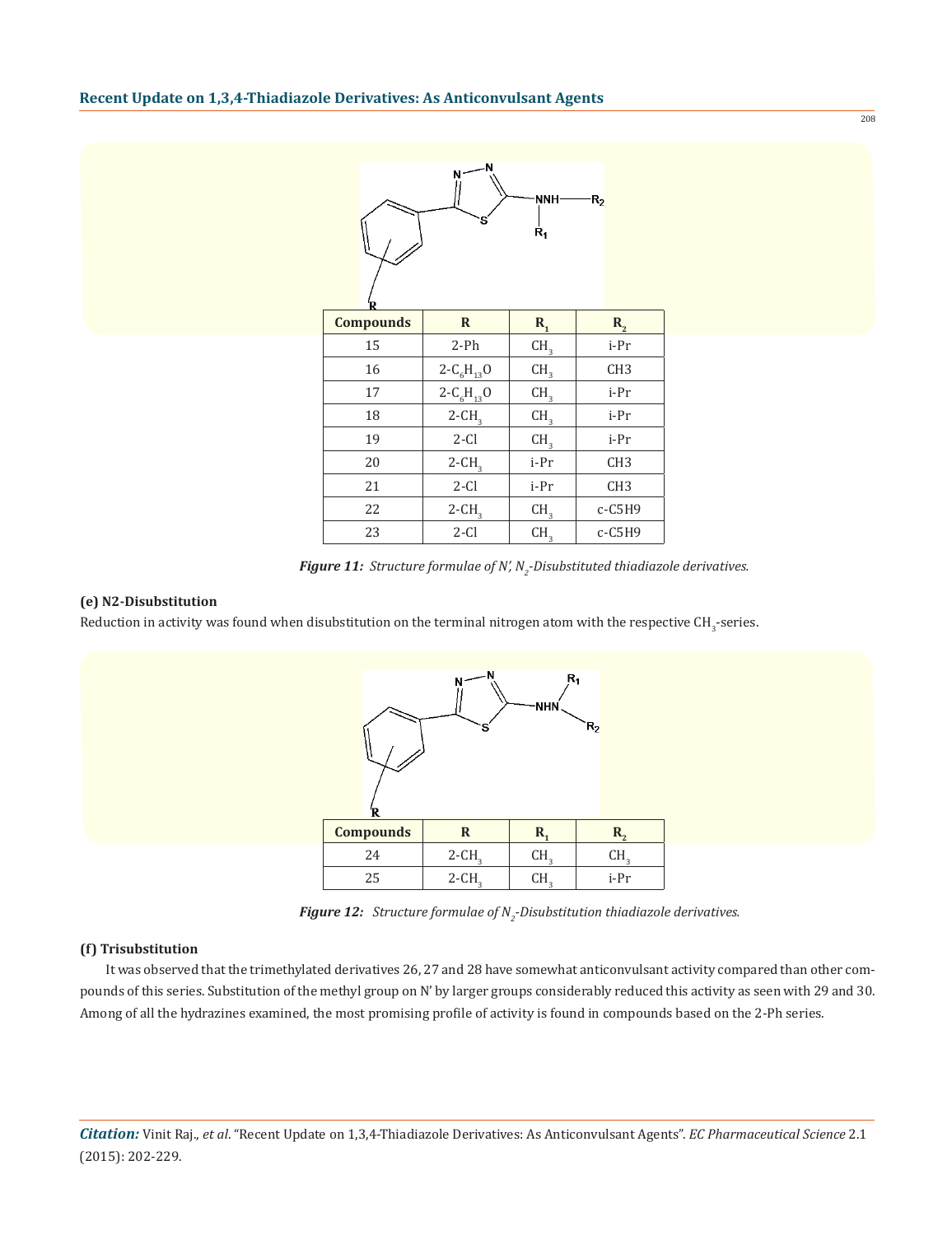

*Figure 13: Structure formulae of Trisubstitution thiadiazole derivatives.*

Michael R Stillings., *et al*. (1986) [21] synthesized a series of substituted 1,3,4-thiadiazoles derivatives and evaluated for the anticonvulsant activity. Among them, the most potent 2-(aminomethyl)-5-(2-biphenylyl)-1, 3, 4-thiadiazole (31) compound showed anticonvulsant activity in both rats and mice and compared with the standard anticonvulsant drugs phenytoin, phenobarbital, and carbamazepine. This compound was produced 6.5 protective index (PI) (TD<sub>50</sub> divided by ED<sub>50</sub> i.p. at time of peak effect) as the compared phenytoin, phenobarbital, and carbamazepine were 7, 4.8, and 11, respectively.



*Figure 14: Structure formulae of 1,3,4-thiadiazole derivatives.*

SAR study of the synthesized compounds reveals that the introduction of alkylation of the side-chain nitrogen atom produced the potent compound. However, aryl substitution or chain lengthening decrease the activity. Replacement of 2-biphenylyl group by phenyl or benzyl caused loss of anticonvulsant activity. Whereas, the n-propylamino derivative (32) was devoid of anticonvulsant activity. The branched-chain substitution of derivative (33) still retained significant activity. Further introduction of aryl group in compound 34 and another 2-biphenylyl group of substitution in the phenyl (35) and benzyl (36) derivatives shown the lack of another approach was found if the 2-phenyl group into the benzyl derivative to give the biphenylylmethylene compound (19) caused a marked increase in activity. Introduction of the 2-biphenylyl moiety in compounds 16 and 17, which showed some anticonvulsant activity.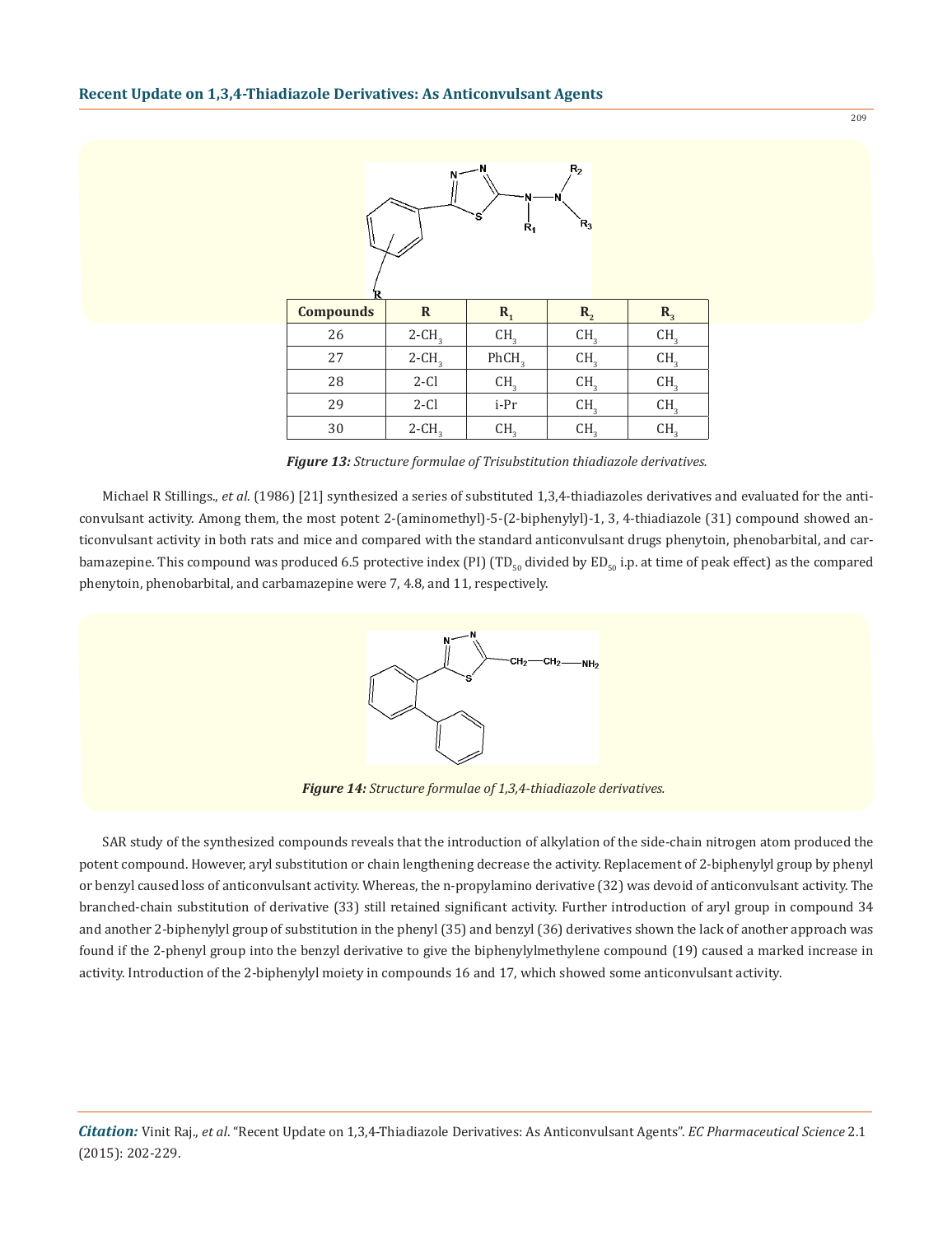

| Compounds | $\pmb{\mathsf{R}}$                | $\mathbf{R}_{\mathbf{1}}$ | $\mathbf{R}_{\scriptscriptstyle{2}}$ | $\mathbf{R}_{_3}$         | $\mathbf n$      |
|-----------|-----------------------------------|---------------------------|--------------------------------------|---------------------------|------------------|
| 32        |                                   | $\boldsymbol{\mathrm{H}}$ | $\boldsymbol{\mathrm{H}}$            | CH <sub>3</sub>           | $\boldsymbol{0}$ |
| 33        | Ph                                | $\boldsymbol{\mathrm{H}}$ | $\boldsymbol{\rm H}$                 | $\boldsymbol{\mathrm{H}}$ | $\overline{c}$   |
| 34        | Ph                                | CH <sub>3</sub>           | $\boldsymbol{\mathrm{H}}$            | $\boldsymbol{\rm H}$      | $\boldsymbol{0}$ |
| 35        | Ph                                | $\boldsymbol{\mathrm{H}}$ | $\boldsymbol{\mathrm{H}}$            | CH <sub>3</sub>           | $\boldsymbol{0}$ |
| 36        | $O(CH2)5CH3$                      | $\boldsymbol{\mathrm{H}}$ | $\boldsymbol{\mathrm{H}}$            | $\rm H$                   | $\boldsymbol{0}$ |
| 37        | $O(CH2)5CH3$                      | $\boldsymbol{\mathrm{H}}$ | $\boldsymbol{\rm H}$                 | $\mathsf{CH}_3$           | $\boldsymbol{0}$ |
| 38        | $CH2$ -                           | $\boldsymbol{\mathrm{H}}$ | $\rm H$                              | $\boldsymbol{\rm H}$      | $\boldsymbol{0}$ |
| 39        | $\overline{P}$<br>CH <sub>2</sub> | $\boldsymbol{\mathrm{H}}$ | $\boldsymbol{\rm H}$                 | $\boldsymbol{\mathrm{H}}$ | $\boldsymbol{0}$ |

*Figure 15: Structure formulae of Substituted 1,3,4-Thiadiazoles.*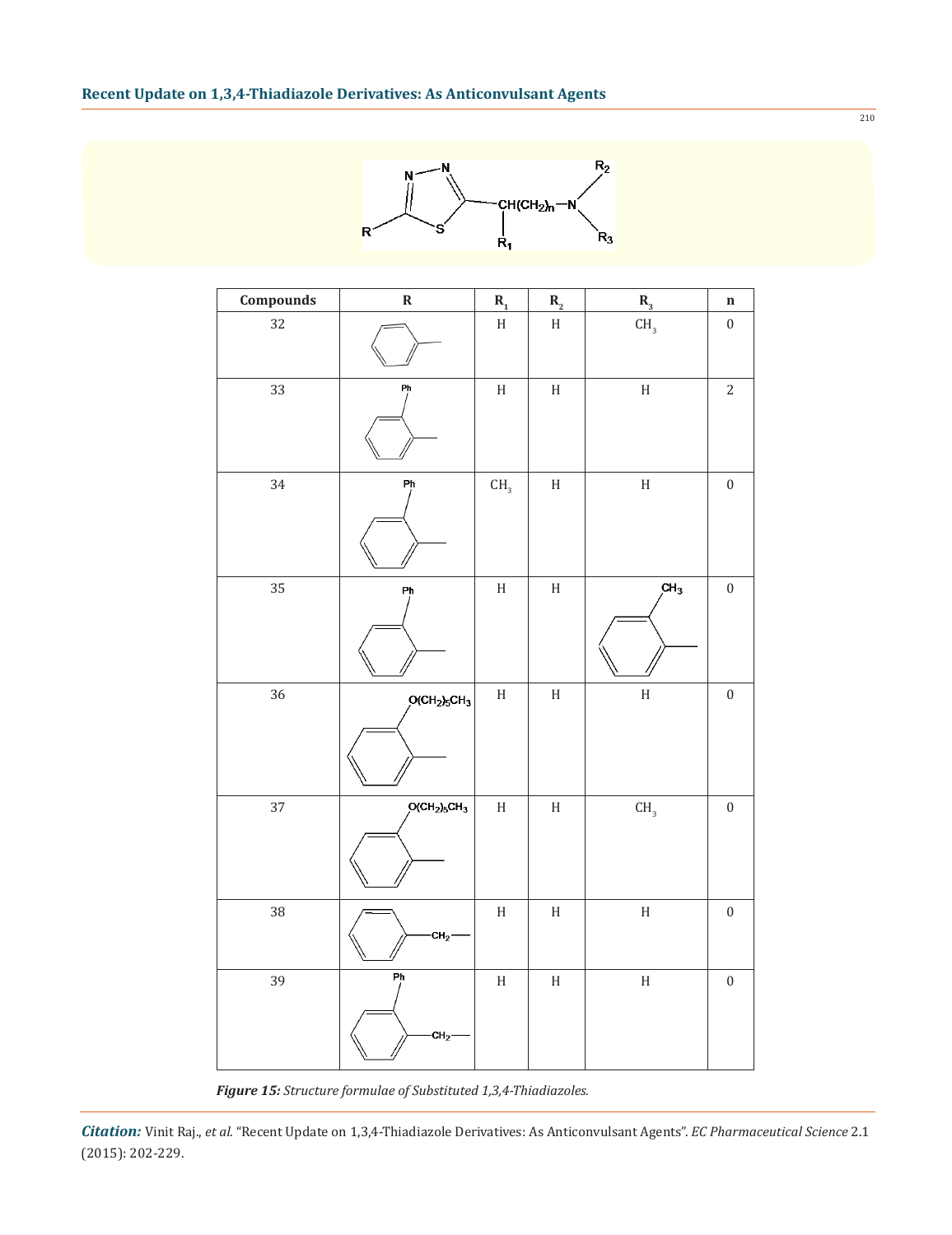Christopher B Couple., *et al*. (1987) [22] synthesized a series of 2-aryl-5-guanidino-1,3,4-thiadaizole derivatives and screened them for anticonvulsant activity. Among them unsubstituted guanidine (40) showed potent anticonvulsant activity in the rat MES model and the level of neurotoxicity shown in acceptable range.

SAR study of synthesized compounds reveals that 40 is the most potent anticonvulsant agent than the other compounds of this series. Considerable of substituted guanidines is an essential key to the reduction or loss of activity of synthesized derivatives. Internalization of the guanidine group into an imidazoline ring also resulted in a loss of activity. However, with the exception of methylated derivative 41, the terminal of methyl group with the substituted guanidines were found to reduction or complete loss of activity and the guanidine grouping into an imidazoline ring also devoid of anticonvulsant activity.



*Figure 16: Structure formulae of 2-aryl-5-guanidino-1,3,4-thiadaizole derivatives.*

Christopher B Chapleo., *et al*. (1988) [23] synthesized two novel series of 2-aryl-1, 3, 4-thiadiazole amidines and evaluated for anticonvulsant activity using by MES model. Among them the most potent 42 compound occurred in the 5-[2 (trifluoromethyl) phenyl] series, but the level of sedation was also high. Whenever, the 2-methyl series it was found that the N-butyl analogue 43 possessed higher anticonvulsant activity and lesser neurotoxic effects than the parent amidine 44. The N-substituted analogues 45-47 are also more significant effect in the MES test than 44, but less so than 43. However, in the 2-trifluoromethyl series, the parent amidine containing possessed slightly higher anticonvulsant activity than the N-butyl analogue, although both compounds possessed a similar level of neurotoxicity. A similar finding was observed in the 2-phenyl series 48-49 (MES test).

HN Dogan., *et al*. (2002) [24] synthesized two new series of 2,5-disubstituted-1,3,4-thiadiazoles derivatives and evaluated them for anticonvulsant activity. Among these compounds, 50 (90%) and 51 (70%) showed maximum protection at a dose of 100 mg/kg i.p. against pentylenetetrazole induced convulsions. The ED50 values of the most effective compounds, 50 and 51 were 33 and 66 mg/kg, respectively. The lower dose (50 mg/kg) was ineffective (50: 50% and 51: 40%) and the higher dose (150 mg/kg) did not increase the efficiency (50: 90% and 51: 70%). Therefore the dose of 100 mg/kg was selected as the best one.

Archana., *et al*. (2002) [25] synthesized a series of 3-{[5-(alkylbenzylideneamino)-1,3,4-thiadiazol-2-yl]methylamino}-2-methyl-6-monosubstituted quinazolin-4(3H)-one and evaluated them anticonvulsant activity using by in MES models and PTZ model also. Among them the most active compound was 3-({4-[2-(m-methoxy-phydroxyphenyl)-4-oxo-1,3-thiazolidin-3-yl]-1,3,4-thiadiazol-2-yl} methylamino)-2-methyl-6-bromo-quinazolin-4(3H)-one (52).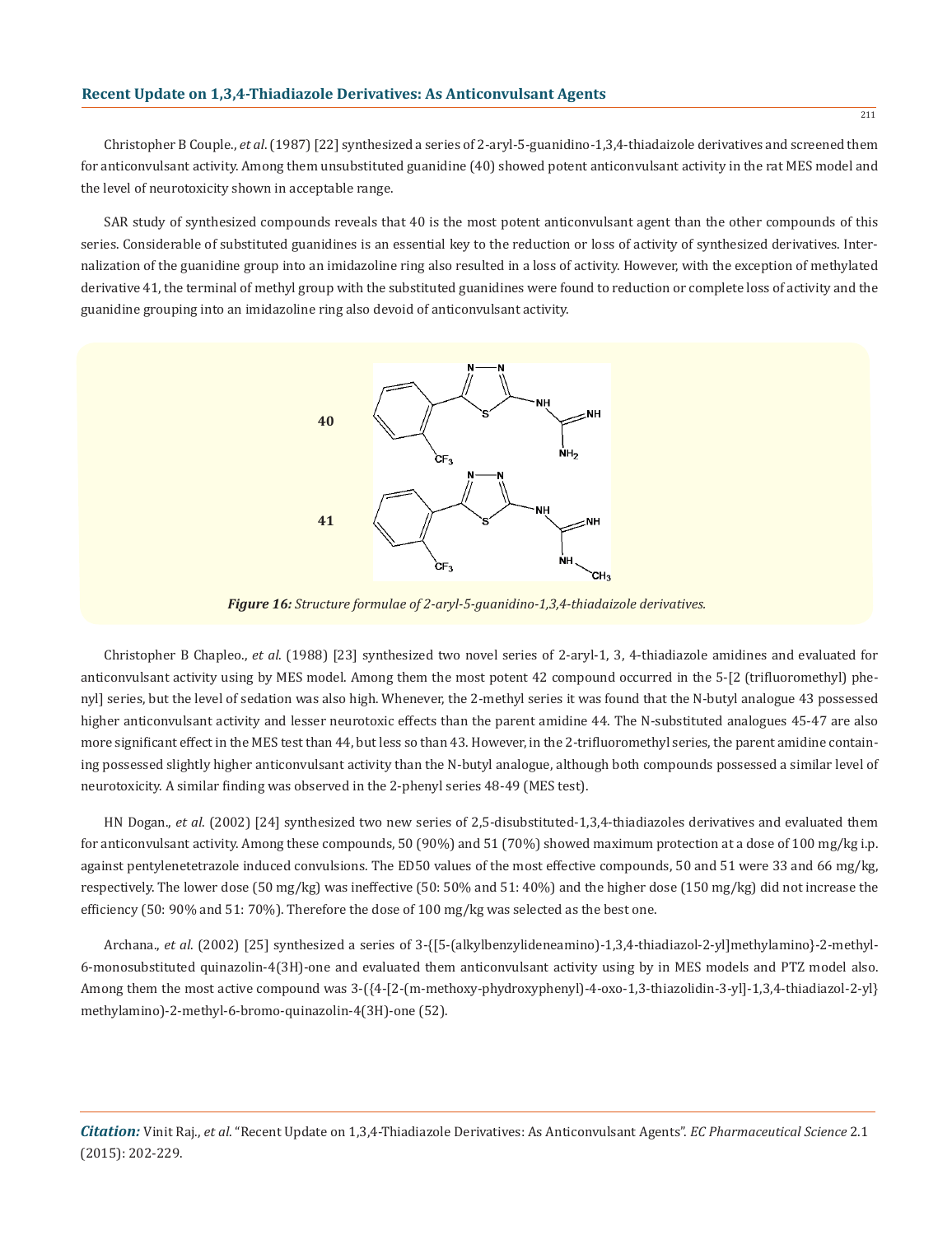| 42               |                 | CH <sub>2</sub><br>CF <sub>3</sub><br>CH <sub>2</sub><br>R, | $N -$<br>NF<br>'s<br>N<br>`s       | =CN-<br>CH <sub>3</sub><br>R <sub>2</sub><br>$R_3$<br>۰Ń۰ | $R_4$            |
|------------------|-----------------|-------------------------------------------------------------|------------------------------------|-----------------------------------------------------------|------------------|
| <b>Compounds</b> | $R_{1}$         | $R_{2}$                                                     | $R_{3}$                            | R <sub>4</sub>                                            | $\mathbf n$      |
| 43               | CH <sub>3</sub> | CH <sub>3</sub>                                             | nBu                                | $\,$ H                                                    | $\boldsymbol{0}$ |
| 44               | CH <sub>3</sub> | CH <sub>3</sub>                                             | H                                  | H                                                         | $\boldsymbol{0}$ |
| 45               | CH <sub>3</sub> | CH <sub>3</sub>                                             | Ph                                 | $\,$ H                                                    | $\boldsymbol{0}$ |
| 46               | CH <sub>3</sub> | CH <sub>3</sub>                                             | $C_2H_5$                           | $C_2H_5$                                                  | $\boldsymbol{0}$ |
| 47               | CH <sub>3</sub> | CH <sub>3</sub>                                             | $CH2$ <sub>2</sub><br>$H_2C$<br>ΉС | $C_2H_5$                                                  | $\boldsymbol{0}$ |
| 48               | Ph              | CH <sub>3</sub>                                             | H                                  | H                                                         | $\boldsymbol{0}$ |
| 49               | Ph              | CH <sub>3</sub>                                             | nBu                                | $\,$ H                                                    | $\boldsymbol{0}$ |

*Figure 17: Structure formulae of 2-aryl-1, 3, 4-thiadiazole amidines.*



*Figure 18: Structure formulae of 2,5-disubstituted-1,3,4-thiadiazoles derivatives*



*Citation:* Vinit Raj., *et al*. "Recent Update on 1,3,4-Thiadiazole Derivatives: As Anticonvulsant Agents". *EC Pharmaceutical Science* 2.1 (2015): 202-229.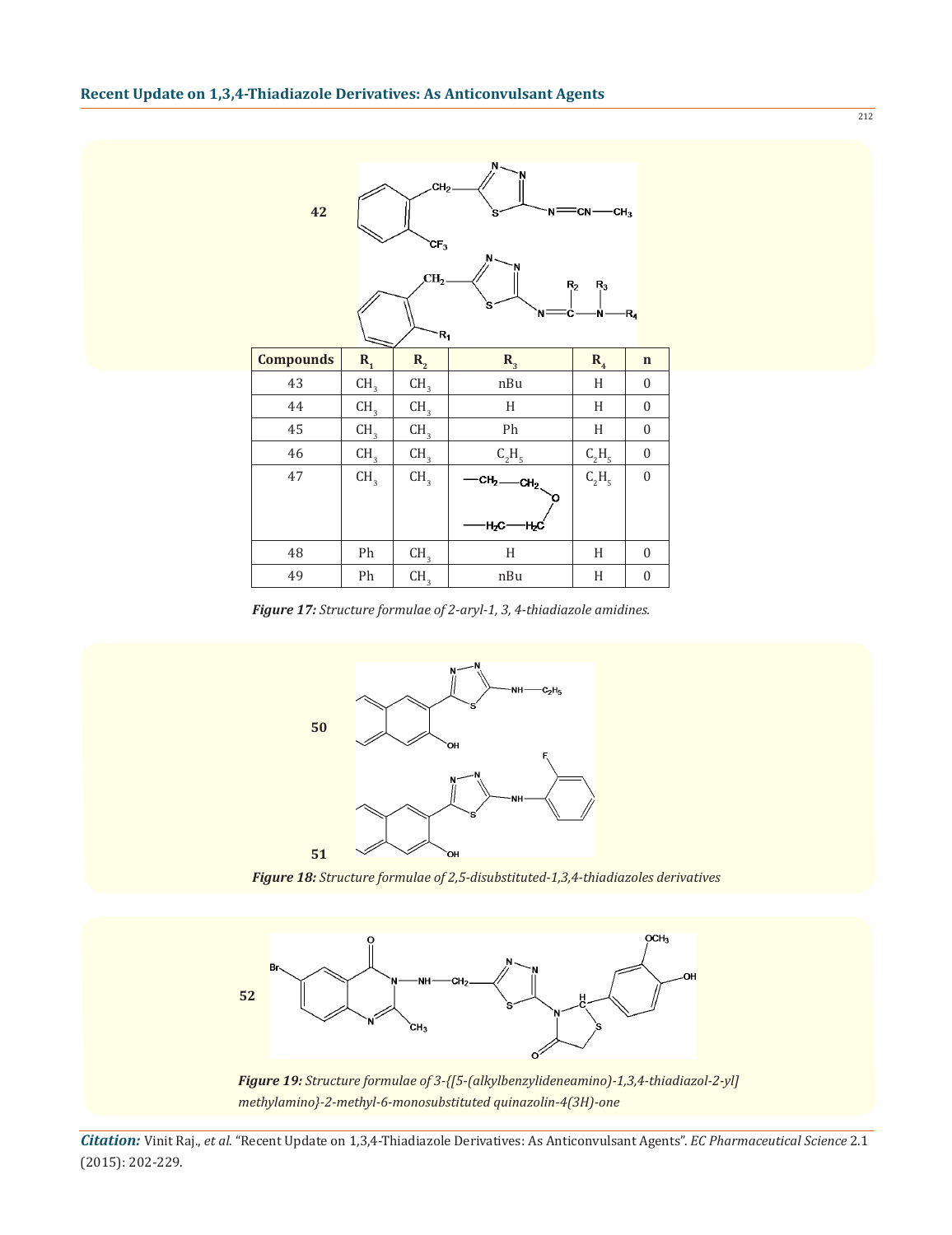Hatice N Dogan., *et al.* (2002) [26] synthesized two new series of 2,5-disubstituted-1,3,4-thiadiazoles and evaluated them for anticonvulsant activity. Among them, compounds 53 (90%) and 54 (70%) showed maximum protection. The acetylation of thiadiazoles retained anticonvulsant effectiveness to a lesser degree. The ED50 values of these compounds were 33 and 66 mg/kg, respectively. Therefore the dose of 100 mg/kg was selected as the best one.



*Figure 20: Structure formulae of 2,5-disubstituted-1,3,4-thiadiazole.*

Archana., *et al*. (2004) [27] synthesized a novel series of substituted quinazolinonyl-2-oxo/thiobarbituric acid and performed screened for their anticonvulsant activity in MES and PTZ models. Among them the most potent compound 66, showed activity (90%) compared than the standard drug. Compounds 55-58 showed more potent activity (40–60% in MES and 40–50% in PTZ models). Whereas, compounds 59-66 produced good percentage protection ranging from 60 to 90% in both models (MES and PTZ). Among them, compound 66 is the most potent anticonvulsant compound which possess same percentage protection at lower doses of 17.5 and 25 mg/kg i.p. (20 and 40% protection in MES model, respectively) and different inhibition of seizures at a higher dose at 50 mg/kg i.p. (80 and 90% inhibition in MES model, respectively). This compound, in PTZ model in three graded doses was exhibited protection of 20, 30, 80% and 20, 50, 90%, respectively.

The SAR study of the synthesized compound reveals that the introduction dibromo group at the  $6<sup>th</sup>$  and  $8<sup>th</sup>$  positions of quinazolinone nucleus was found to increase the anticonvulsant activity. Whenever, cyclization of intermediate into corresponding thiadiazole was found to be fruitful as the presence of this five membered ring showed considerable increase in Percentage inhibition of seizures. Furthermore, incorporation of 2-oxo/thiobarbituric acid in 55-58 was found to increase the potency of these compounds and resulted into the formation of 59-66, respectively, with high anticonvulsant activity.

MA Ilies., *et al*. (2004) [28] synthesized a series of aromatic/heterocyclic sulfonamides incorporating adamantyl moieties and evaluated for the anticonvulsant activity using by a MES test in mice. After intraperitoneal injection  $(30 \text{ mg kg}^{-1})$ , among them compound 67 exhibited a high protection against electrically induced convulsions at a dosage of: 20,10,5 and 2.5 mg/kg. (> 90%). Their  $ED_{50}$  was 3.5 mg kg<sup>-1</sup>.

KM Dawood., *et al*. (2006) [29] synthesized newly benzotriazole derivatives and screened them for anticonvulsant activity in maximal electroshock seizure (MES) and subcutaneous metrazole (ScMet) test in mice. Among them compounds 68 and 69 were found to be active in ScMet only, whereas the test compounds 70 was active in MES.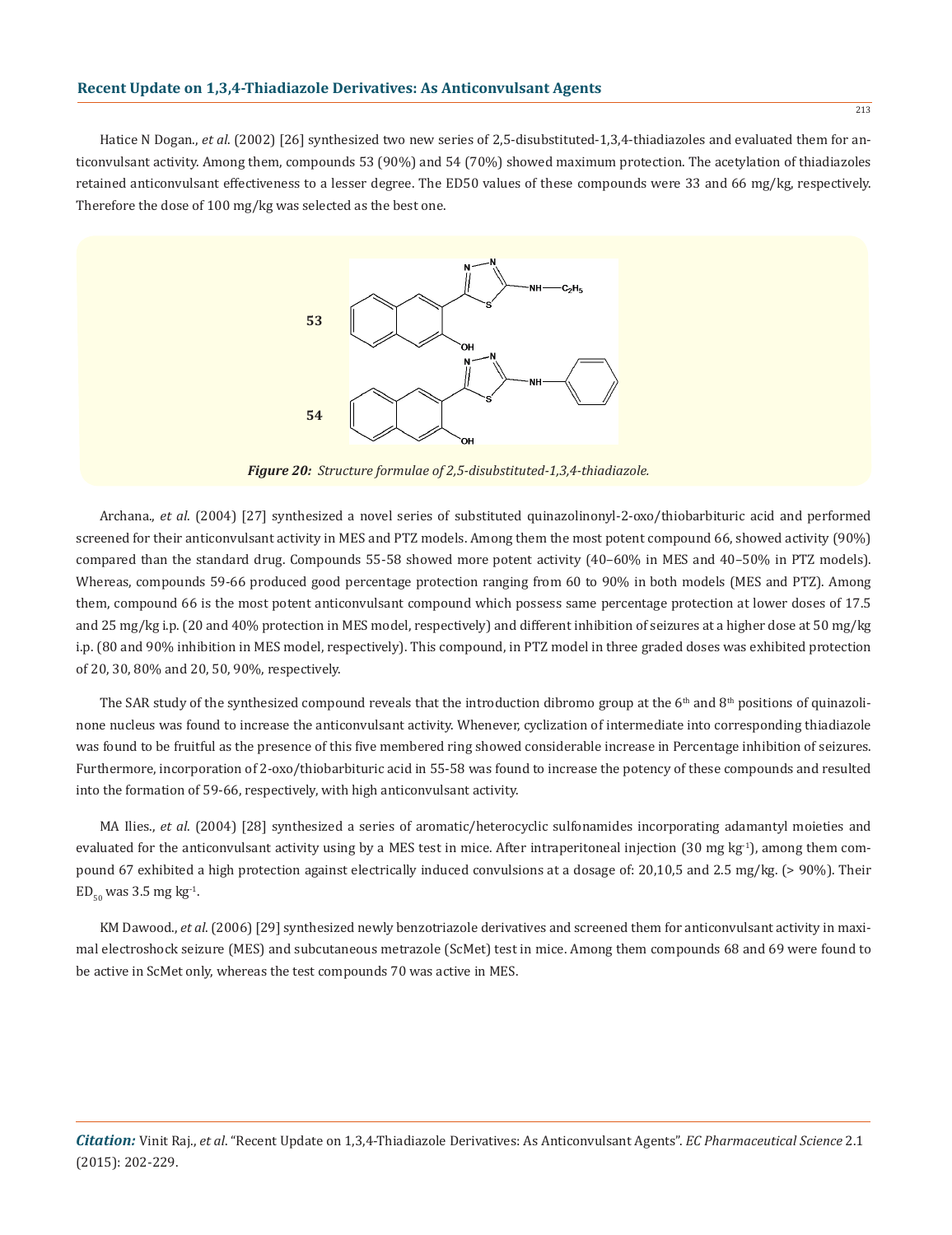

*Figure 21: Structure formulae of substituted quinazolinonyl-2-oxo/thiobarbituric acid.*



*Figure 22: Structure formulae of 5-(Adamantan-1-yl-carboximido)- 4-methyl-Δ2-1,3,4-thidiazoline-2-sulfonamide*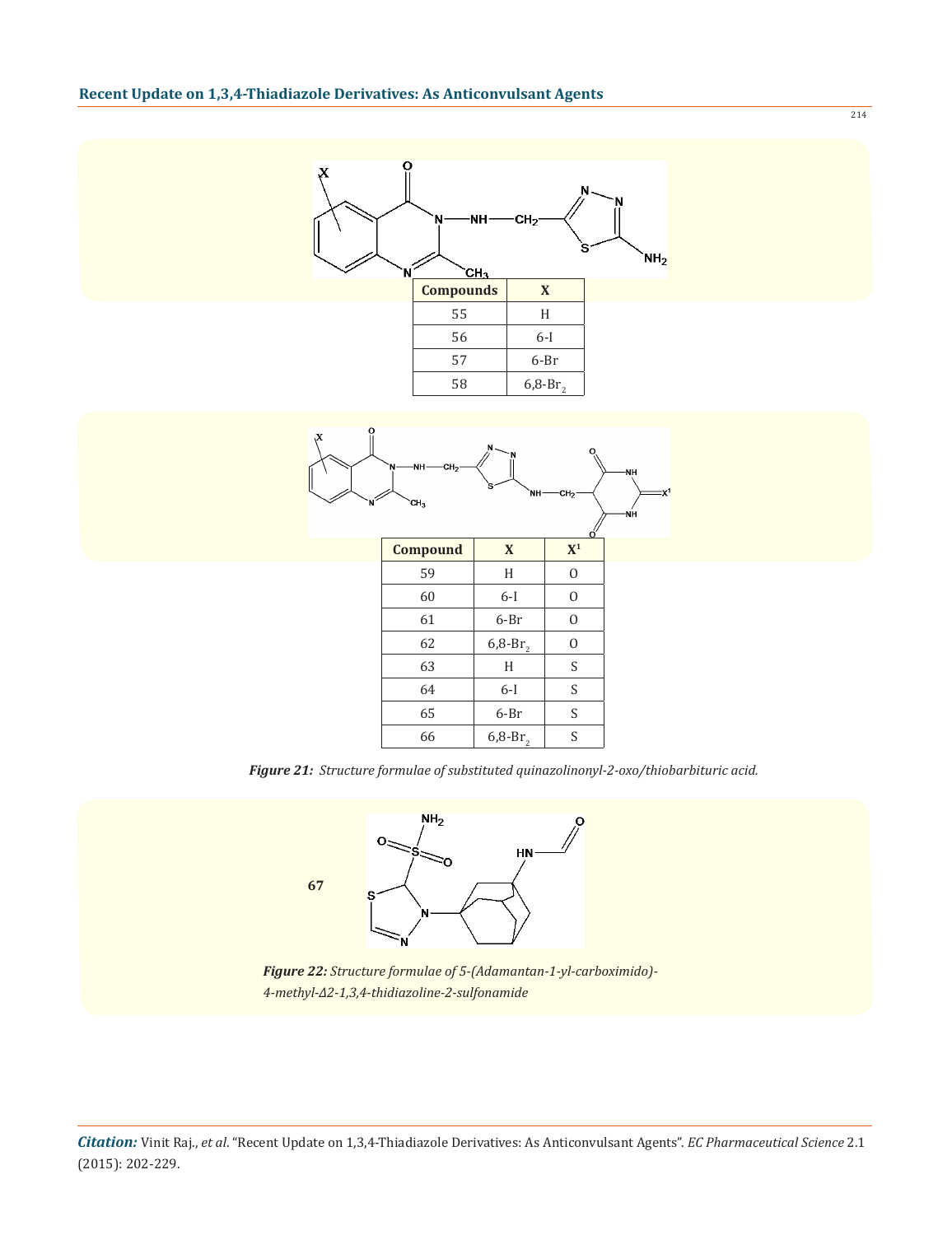

*Figure 23: Structure formulae of benzotriazole derivatives.*

Foroumadi A., *et al*. (2007) [30] synthesized a series of a novel 2-amino-5-[4-chloro-2-(2-chloro phenoxy)phenyl]-1,3,4-thiadiazole derivatives and evaluated for their anticonvulsant activity by a lethal doses of pentylenetetrazole (PTZ) and maximal electroshock (MES). Among them the synthesized compounds, 5-[4-chloro-2-(2-chlorophenoxy)phenyl]-N-ethyl-1,3,4-thiadiazol-2-amine 71 was the most active compound in both MES and PTZ tests with an  $ED_{50}$  of 20.11 and 35.33 mg/kg, respectively. Whereas, Compound 5-(4chloro-2-(2-chlorophenoxy) phenyl)-N-ethyl-1,3,4-thiadia-zol-2-amine 72 was the most active compound in both MES (ED $_{50}$  = 20.11) and PTZ ( $ED_{50} = 35.33$ ) tests.

The SAR study of synthesized compounds reveals that the introduction of unsubstituted amino group exerted inactive in both PTZ and MES tests. The replacement of the amino group with a methyl group led to slight increase in the activity of the compound in MES, as similar the presence of ethyl group increased the activity in both MES and PTZ. On the other hand, substitution of the amino group by a phenyl moiety produced inactive componds in both tests. These result concluded that in 2-amino-1,3,4-thiadiazoles substituted by a hydroxynaphthyl group at position 5, showed the higher protection.



*Figure 24: Structure formulae of 2-amino-5-[4-chloro-2-(2-chlorophenoxy)phenyl]-1,3,4-thiadiazole*

*Citation:* Vinit Raj., *et al*. "Recent Update on 1,3,4-Thiadiazole Derivatives: As Anticonvulsant Agents". *EC Pharmaceutical Science* 2.1 (2015): 202-229.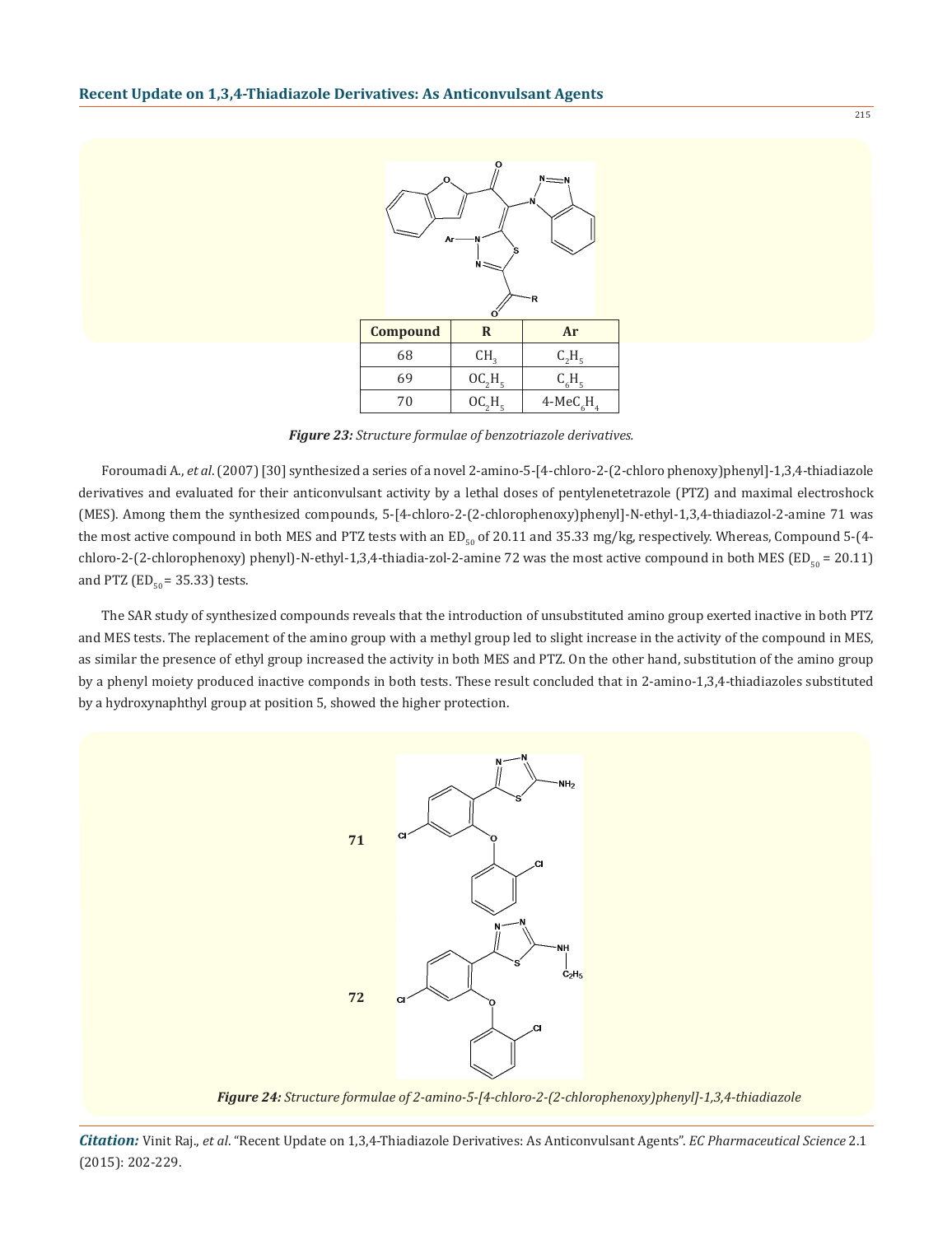Sushil Kashaw., *et al*. (2008) [31] synthesized a series of novel 3-[5-substituted phenyl-1,3,4-thiadiazole-2-yl]-2-styryl quinazoline-4(3H)-ones derivatives and evaluated them for anticonvulsant activity employing two model (the maximal electroshock induced seizures (MES) and subcutaneous pentylenetetrazole (scPTZ) induced seizure models) in mice at doses of 30, 100, and 300 mg/kg body weight. Compounds 73,74,75,76,77 and 78 were found to exhibit anticonvulsant activity in MES screen, among of them, compound 73 showed potency similar to standard drug (phenytoin, carbamazepine) without any neurotoxicity. Whereas, compound 74 showed activity in the MES screen after 0.5h (100 mg/kg). This compound exhibited rapid onset of action and long duration of activity.



*Figure 25: Structure formulae of 3-[5-substituted phenyl-1,3,4-thiadiazole-2-yl]-2-styryl quinazoline-4(3H)-ones derivatives*

Sushil Kashaw., *et al*. (2008) [32]synthesized a new 3-[5-substituted phenyl-1,3,4-thiadiazole-2-yl]-2-styryl quinazoline-4(3H) ones derivatives and screening them for anticonvulsant activity after i.p. injection doses 0.01 ml/g body weight for mice or 30, 100, and 300 mg/kg body weight for rat and examined in the maximal electroshock (MES) induced seizures and subcutaneous pentylenetetrazole (scPTZ) induced seizure models in mice. Among them, compounds 79,80 and 81 showed anticonvulsant activity in one or more test models.



*Figure 26: Structure formulae of 3-[5-substituted phenyl-1,3,4 thiadiazole-2-yl]-2-styryl quinazoline-4(3H)-ones derivatives.*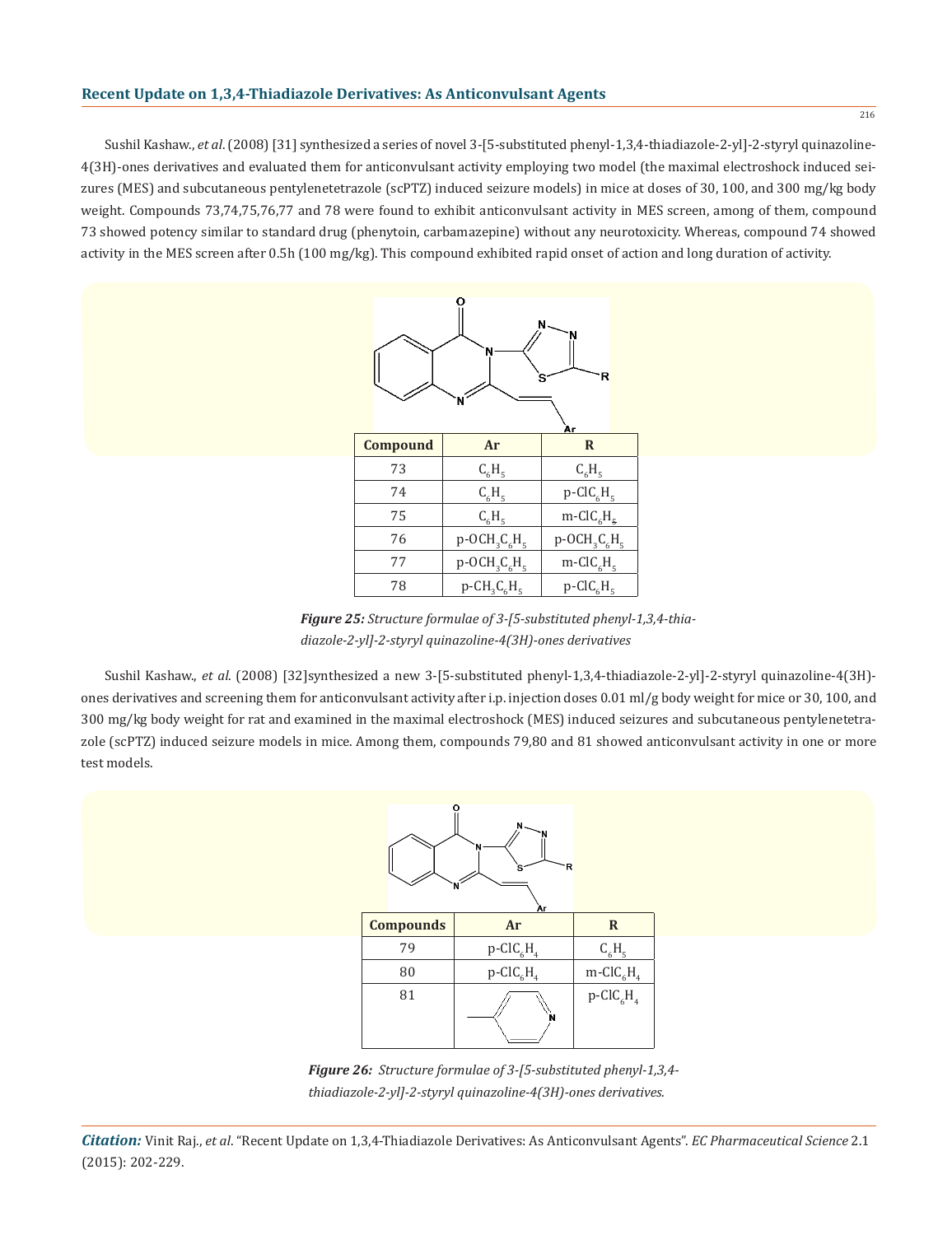Asif Husain., *et al*. (2009) [33] synthesized a series of 3,6-disubstituted-1,2,4-triazolo-1,3,4-thiadiazole derivatives and evaluated for their anticonvulsant activity and neurotoxicity. In anti-MES activity compounds 82,83,84 and 86 showed potent activity comparable to that of standard drugs: phenytoin and carbamazepine. Compound 84 successfully passed the rotorod test without any sign of neurological deficit. SAR study of the synthesized compounds reveals that the halo-substituted aryl (bromophenyl) in position 6 of the triazolothiadiazole ring was essential for the activity. Thus a number of 3,6-disubstituted-1,2,4-triazolo-[3,4-b]-1,3,4-thiadiazole derivatives exhibited anticonvulsant activity in the MES screen. Some compounds like 82, 83, 84, 85, 86 and 87 showed more lipophilic character and were more active.



*Figure 27: Structure formulae of 3,6-disubstituted-1,2,4-triazolo-1,3,4-thiadiazole derivatives.*

Mohammad Shahar Yar., *et al*. (2009) [34] synthesized a series of five membered heterocyclics and evaluated for their anticonvulsant activity by determining their ability to provide protection against convulsions induced by electroconvulsometer. Among the synthesized compounds, (88) 2-(4-chlorophenyl) amino-5-(4-pyridyl)-1,3,4-thiadiazole was found promising compounds of the series after administration of 25 mg/kg of test compounds.



*Figure 28: Structure formulae of 2-(4-chlorophenyl)amino-5-(4-pyridyl)-1,3,4-thiadiazole.*

 Nadeem Siddiqui., *et al*. (2009) [35] synthesized a series of 2,5-disubstituted-1,3,4-thiadiazole derivatives and evaluated for their anticonvulsant activity in MES test. Whenever, Rotorod method was used to determine the neurotoxicity. Among them compounds (89), (90), and (91) produced significant protective effect on MES induced seizure. Whereas other remains compounds showed moderate protective effect. All the compounds were evaluated for their neurotoxicity using rotorod method given in the dose of 100 mg/kg. None of the compounds showed neurotoxicity.

The SAR study of synthesized compounds reveals that different electron donating or electron withdrawing groups attached to phenyl ring as substituent linked to sulfonyl group are studied for anticonvulsant efficacy. It has been investigated that compounds bearing the groups like nitro, phenoxy and halogens on phenyl ring possess high potency in MES. The result of these compounds concluded that the introduction of a piperazine group at position 5 of thiadiazole ring and 3,5-bis(trifluoromethyl) positions of the benzenesulfonyl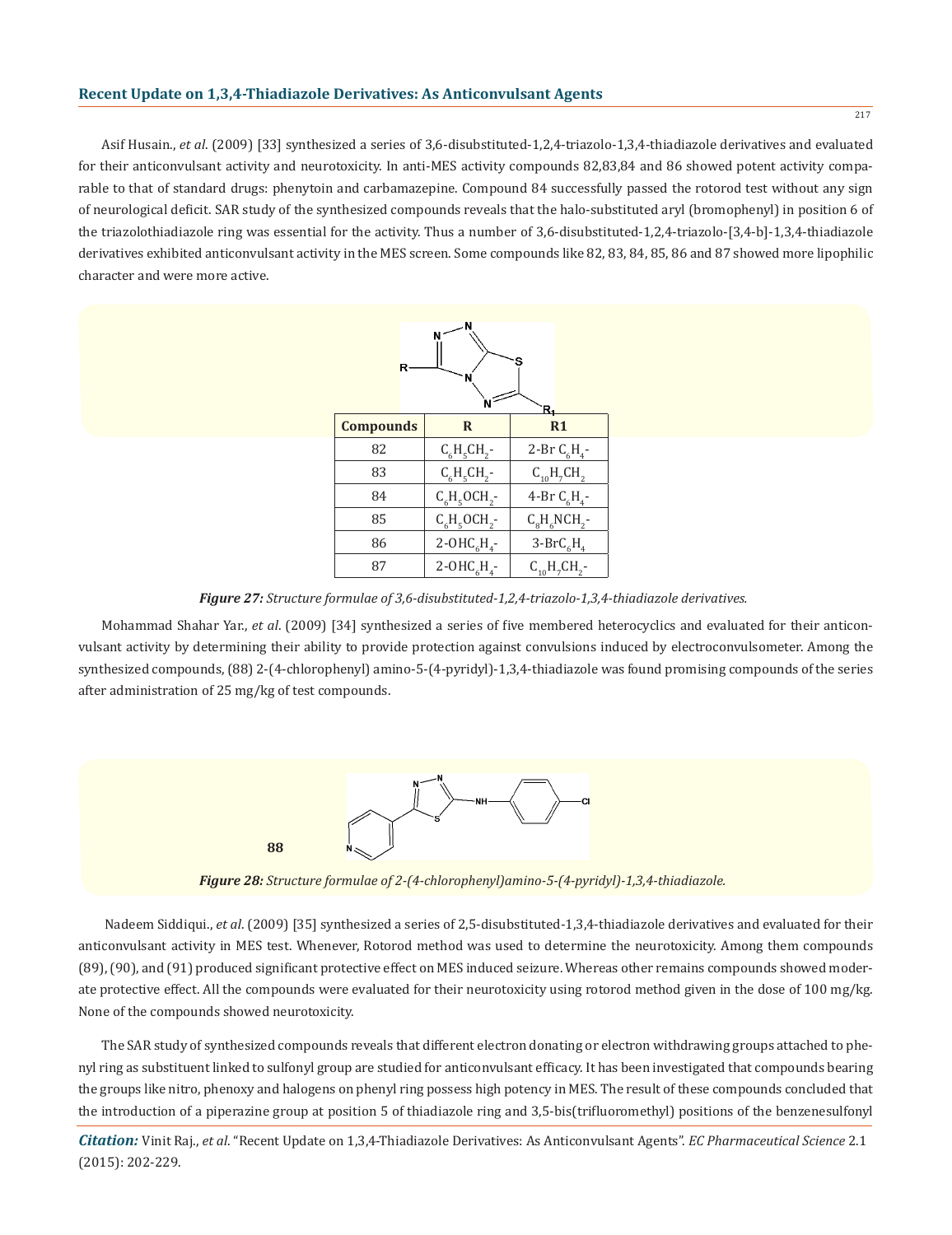#### **Recent Update on 1,3,4-Thiadiazole Derivatives: As Anticonvulsant Agents**

moiety (compound (89)) showed the best anticonvulsant activity. Whereas, compounds (90) and (91) possessing trifluoromethyl substituent at different positions of the benzenesulfonyl moiety showed good anticonvulsant activity in the MES model. Both compounds did not exhibit neurotoxicity at the highest administered dose. Further introduction of nitro group and halogen groups showed moderate anticonvulsant activity. The presence of cyano group at aryl ring has moderate activity. Although naphthalene group, dimethyl, and tert -butyl, were moderately active in the MES test; compounds with phenyl ring exhibited considerable anticonvulsant activity in comparison to methyl group.

These observation suggested that compound having electron withdrawing groups, produced excellent anticonvulsant activity. It has been established that there are at least three parameters for anticonvulsant drugs, that is (i) lipophilic domain (L), (ii) hydrophobic unit (R), and (iii) electron donor (D) system. Thus the proposed pharmacophore model for (89) includes all the above factors important for bioactivity. Therefore, the nature of groups in sulfonyl moiety is very important for anticonvulsant activity in MES model.



*Figure 29: Structure formulae of 2,5-disubstituted-1,3,4-thiadiazole derivatives.*

*Citation:* Vinit Raj., *et al*. "Recent Update on 1,3,4-Thiadiazole Derivatives: As Anticonvulsant Agents". *EC Pharmaceutical Science* 2.1 (2015): 202-229.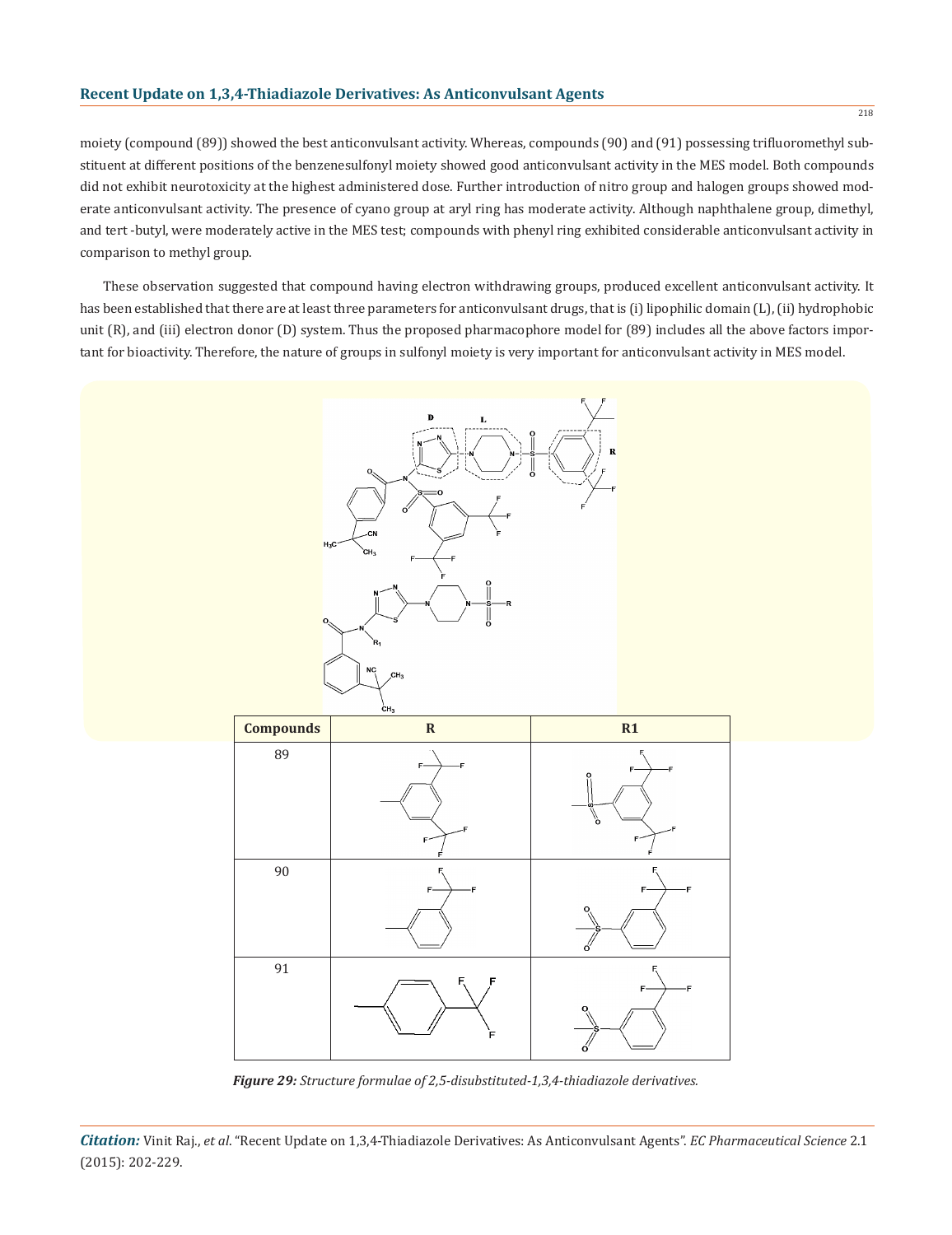Priyabrata Pattanayak., *et al*. (2009) [36] synthesized a series of thiadiazole derivatives and evaluated them for the anticonvulsant activity. Among the synthesized compounds 92,93 and 94 were found to possess significant anticonvulsant activity in both models.



| <b>Compounds</b> | Ar             |
|------------------|----------------|
| 92               | $4-C6H4SO2Cl$  |
| 93               | $4-C6H4SO2NH2$ |
| 94               | $4-CcHaF$      |

*Figure 30: Structure formulae of 2-amino-5-sulfanyl-1,3,4-thiadiazoles.*

Hemlata Kaur., *et al*. (2010) [37] synthesized a novel series of substituted oxa/thiadiazolylazetidinonyl/ thiazolidinonylcarbazoles derivatives and screened for anticonvulsant activities. In the synthesized series compound 99 showed promising anticonvulsant activity. Thiadiazole ring containing compounds was showed better biological activities than compounds having oxadiazole ring. In these compounds, 100 showed potent (80%) anticonvulsant activity as well as compounds 95-99 showed good anticonvulsant response when compared to the other compounds and the reference drugs.



*Figure 31: Structure formulae of substituted oxa/thiadiazolylazetidinonyl/thiazolidinonylcarbazoles*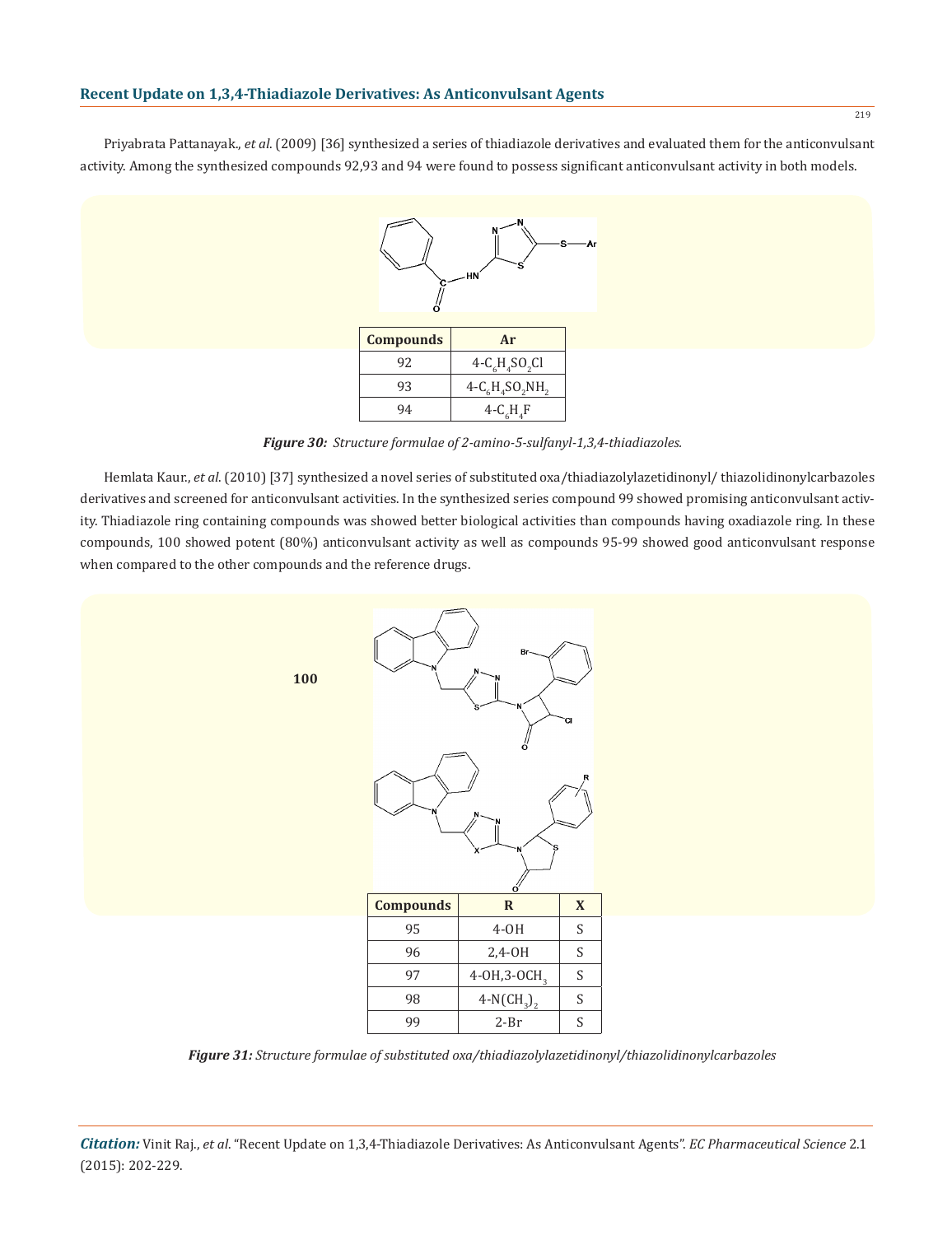Harish Rajak., *et al*. (2010) [38] synthesized a novel series of N1-{5-[(1H-indol-3-ylmethyl)-1,3,4-thiadiazol-2-yl}-N4-(4-substituted benzaldehyde)-semicarbazones, N1-{5-[(1H-indol-3-yl methyl)-1,3,4-thiadiazol-2-yl}-N4-[1-(4-substituted phenyl)ethanone]-semicarbazones and N1-{5-[(1H-indol-3-ylmethyl)-1,3,4-thiadiazol-2-yl}-N4-[1-(4-substituted phenyl) (phenyl) methanone]-semicarbazones and evaluated for their anticonvulsant potential using maximal electroshock seizure (MES) and subcutaneous pentylenetetrazole (scPTZ) models. The minimal motor impairment (neurotoxicity) evaluated by rotorod test. Among them, compound N1-{5-[(1H-indol-3-ylmethyl)-1,3,4-thiadiazol-2-yl}-N4-[1-(4-hydroxyphenyl)(phenyl) methanone]-semicarbazone 101 showed the most active compound in maximal electroshock seizure (at 100 mg/kg after 0.5h and at 300 mg/kg after 4.0h) and subcutaneous pentylenetetrazole model (at 300 mg/kg after 4.0h) without any neurotoxicity (up to 300 mg/kg after 4.0h).

The SAR study of synthesized compounds reveals that the introduction of hydroxy and nitro group on distant phenyl ring showed high potency in MES and *scP*TZ tests, whereas replacement of these groups with methoxy and chloro groups on the distant phenyl ring has resulted in compounds with a decrease in anticonvulsant activity. These results concluded that anticonvulsant activity of test compounds changes on varying *p*-substituted group on aryl moiety as follows: hydroxy > nitro > methoxy > chloro > methyl group.



*Figure 32: Structure formulae of 2,5-disubstituted 1,3,4-thiadiazoles.*

Rajesh Sharma., *et al*. (2011) [39] synthesized a new series of 2-amino-5-sulfanyl-1,3,4-thiadiazole and screened for anticonvulsant activity. Among them compounds 102,103,104,105 and 106 exhibited significant anticonvulsant activity.

The SAR study of synthesized compounds reveals that substitution of sulphonamide group on R position and chloride group on R1 position in compound 102, appreciable anxiolytic and anticonvulsant activity but little effect on antidepressant activity. Whereas compound 103 having sulphonamide group on R position and fluoride group on R1 position produced significant effects on CNS (antidepressant, anxiolytic and anticonvulsant). Compound 104 having sulphonyl chloride group on R position and trifluoro methyl group on R1 position exerted maximum activity among all compounds. Among the halogen (electron-withdrawing group) substituted compounds only compound having fluoride or trifluoromethyl group and up to some extent chloride group (compound 102 showed anxiolytic and anticonvulsant activity) on R1 position possessed significant central nervous system activity, the possible reason could be a fluorine atom are small in size, lipophilic in nature and ability to form strong hydrogen bond. Further compound 105 having methyl (electron donating) group on R1 position produced broad range of central nervous system activity (antidepressant, anxiolytic and anticonvulsant).

But in the compound 106 having sulphonyl chloride group on R1 position and sulphonamide group on R position also produced significant CNS (antidepressant, anxiolytic and anticonvulsant).

Nadeem Siddiqui., *et al*. (2011) [40] synthesized a series of thiazole-substituted thiadiazole derivatives using and evaluated them for anticonvulsant activity by using maximal electroshock seizure (MES) and subcutaneous pentylenetetrazole (scPTZ) models. Among them three compounds 107,108 and 109 were showed the potent anticonvulsant activity in both the models at the lowest dose 30 mg/ kg after 0.5h with comparable ED<sub>50</sub> and better TD<sub>50</sub> values than some standard drugs. These compounds showed protective indices of 25.8, 11.3, and 43.6 respectively. These compounds were not showed the neurotoxicity but exert lesser toxic effects on liver. Compound 107 and 109 possessed good anti-MES activity with ED<sub>50</sub> of 19.1 and 12.6 mg/kg, respectively. The much higher TD<sub>50</sub> values exhibited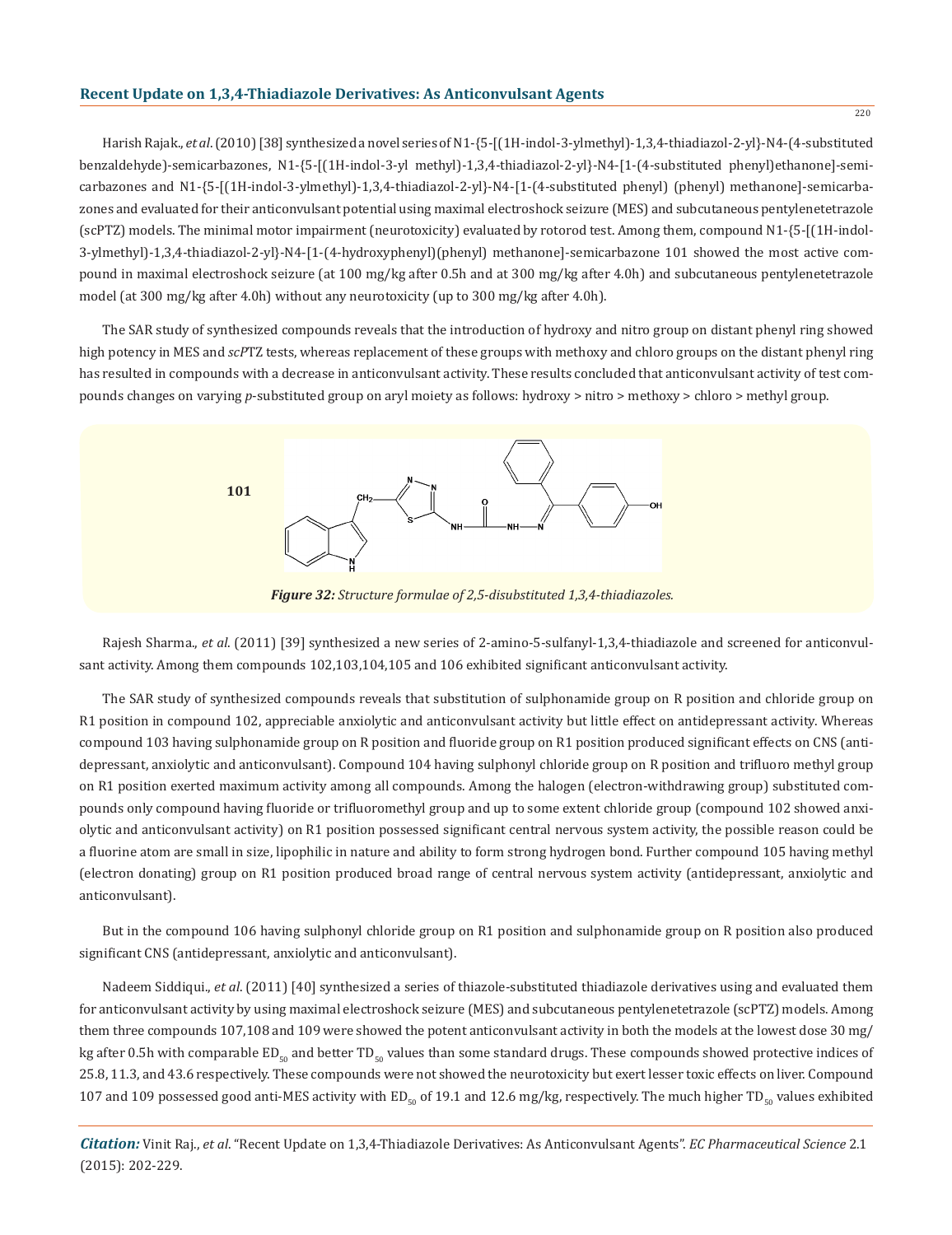by the compounds 107 as well as in the scPTZ screen compound 107 displayed better ED<sub> $\epsilon_0$ </sub> values than most of the standard drugs with higher PI.



*Figure 33: Structure formulae of 2-amino-5-sulfanyl-1,3, 4-thiadiazole derivatives.*

SAR study reveal that the phenyl ring attached to the thiazole moiety was substituted with electron withdrawing groups (NO2\Br\ Cl) effect the activity and the phenyl ring attached to the thiadiazole moiety was substituted with different electron releasing groups at different positions does not have marked effect on the activity. The bromo-substituted derivatives were comparatively more neurotoxic than the other derivatives of the series.



*Figure 34: Structure formulae of thiazole-substituted thiadiazole derivatives.*

Harish Rajak., *et al*. (2012) [41] synthesized a series of novel semicarbazones containing 1,3,4-Thiadiazole and Quinazoline ring and evaluated them for anticonvulsant activity. Among them compounds i.e., 110 and 113-121 produced anticonvulsant activity in the MES screening as compared to 57% of the compounds i.e., 111, 112-114, 116, 117, 119 and 120 in the *sc*PTZ test. Thus, the compounds exhibited some MES selectivity indicating their effectiveness in generalized seizures of the tonic-clonic (grand mal) type. The most potent N1-{5-{[(2-methyl-4-oxoquinazolin-3(4H)-yl) amino]methyl}-1,3,4-thiadiazol-2-yl}-N4-[1-(4-nitrophenyl) (phenyl) methanone] semicarbazone 120 investigated, in maximal electroshock seizure (at 100 mg/kg after 0.5 h and at 300 mg/kg after 4.0h) and subcutaneous pentylenetetrazole model (at 300 mg/kg after 4.0 h) without any neurotoxicity (up to 300 mg/kg after 4.0h).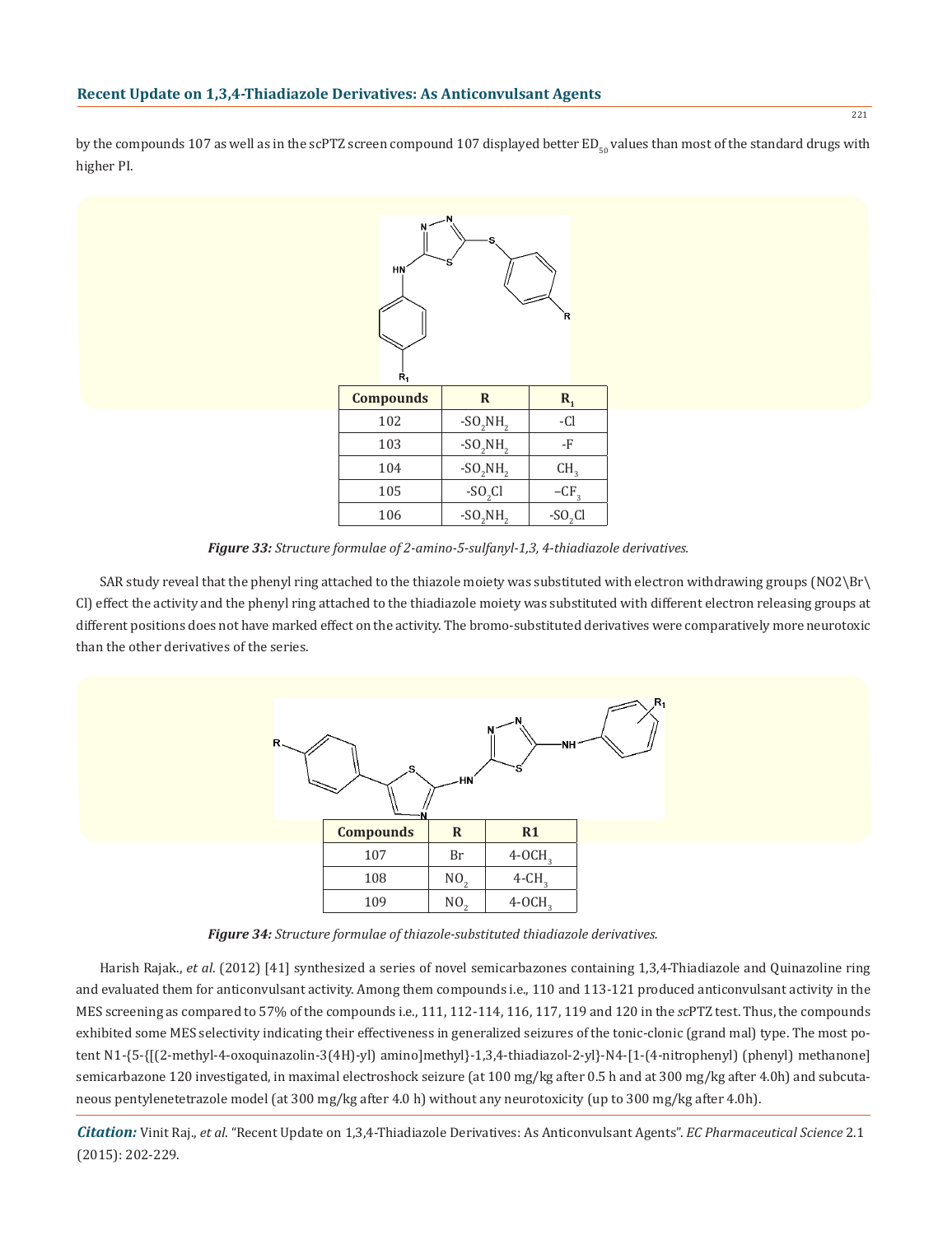SAR study of synthesized compounds reveals that the introduction of nitro or chloro on distant phenyl ring possesses high potency in MES and scPTZ tests. However, replacement of these substituent with methyl or methoxy groups on the distant phenyl ring show with a decrease in anticonvulsant activity. The result concluded that the antiepileptic activity of test compounds changes on varying p-substituted group on aryl moiety as follows: nitro > chloro > hydroxy > methoxy > methyl group.



*Figure 35: Structure formulae of semicarbazones containing 1,3,4-Thiadiazole and Quinazoline ring*

Hemlata Kaur., *et al*. (2012) [42] synthesized two series of 2-((2-((5-benzylideneamino)-1,3,4-oxa/thiadiazol-2-yl)methyl)hydrazinyl) methyl)-benzo[b][1,4]oxa/thiazepin-4(5H)-ones, 2-((2-((5-(4-oxo-2-substitutedphenyl thiazolidin- 3-yl)-1,3,4-oxa/thiadiazol-2 yl)methyl) hydrazinyl) methyl)benzo [b] [1,4]oxa/thiazepin-4(5H)-ones and 2-((2-((5-(3-chloro-2-(substitutedphenyl)-4-oxoazetidin-1-yl)-1,3,4-oxa/thia diazol-2 yl)methyl) hydrazinyl) methyl) benzo[b][1,4] oxa/thiazepin-4(5H)-ones and evaluated them for the anticonvulsant activity. Among them compound 122 showed the most compound (having 2-bromophenyl ring at  $2^{\text{nd}}$  position of thiazolidinone ring) having 90% anticonvulsant activity.

Kikkeri P., et al. (2013) [43] synthesized a new pyrazine substituted 1,3,4-thiadiazole derivatives and evaluated for their anticonvulsant activity against maximal electroshock (MES) seizure method at the dose of 100 mg/kg. Neurotoxicity was performed by Rotarod method and the compounds 123 and 124 produced highly significant protective effect similar to that of standard (phenytoin).

The SAR study of these compounds indicate that the introduction of a piperazine group of pyrazine ring and 3, 5-bis(trifluoromethyl) positions of the benzenesulfonyl moiety showed the best anticonvulsant activity in 123. Another approach of substitution in compound 124 contains halogen and thiophene group showed good anticonvulsant activity in the MES model. Both compounds did not exhibit neurotoxicity at the highest administered dose. The results concluded that the introduction of phenyl ring exhibited more anticonvulsant activity in comparison to methyl group.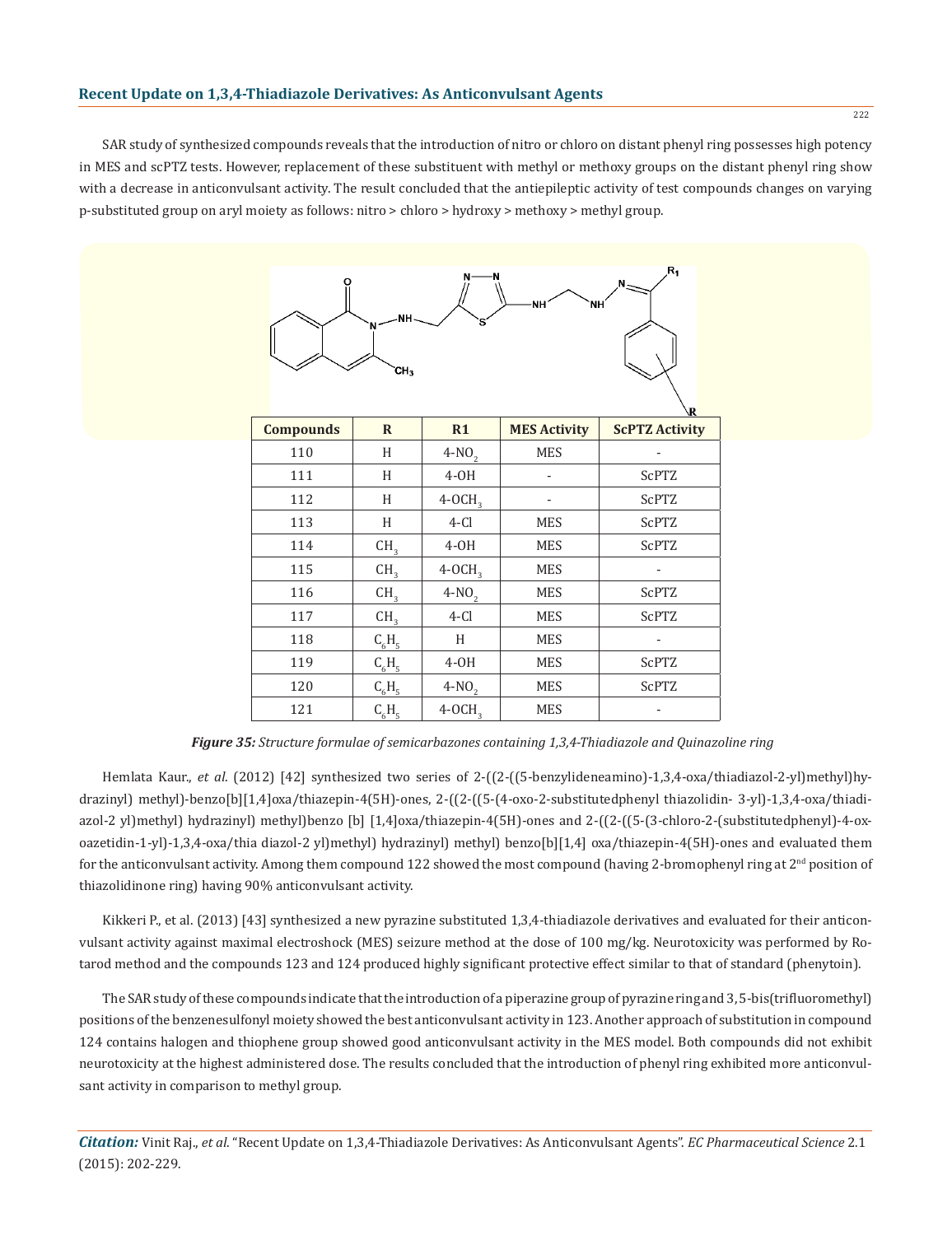

*Figure 36: Structure formulae of substituted benzoxazepine and benzothiazepine.*



Kikkeri N Mohana., *et al*. (2013) [44] synthesized a new series of indazole substituted-1,3,4-thiadiazole derivatives and evaluated them for the anticonvulsant activity against maximal electroshock (MES) seizure model in male Wistar rats. Among them, compounds 125 and 126 showed the most potent of this series and no neurotoxicity was fund at the maximum dose administered (100 mg/kg).

The SAR study of synthesized compounds reveals that the nature of groups in sulfonyl moiety is very important for anticonvulsant. Different electron donating or electron withdrawing groups attached to phenyl ring as substituent linked to sulfonyl group are investigated for anticonvulsant efficacy. The result concluded compounds bearing the groups like nitro and halogens on phenyl ring possess high potency in MES. The structural activity relationship study of these compounds indicate that the introduction of a piperazine group of thiadiazole ring and 3,5-bis(trifluoromethyl) positions of the benzenesulfonyl moiety exerted best anticonvulsant activity in 125. Compound 126 contains halogen and thiophene group produced good anticonvulsant activity in the MES model activity in MES model.

S Botros., *et al*. (2013) [45] synthesized Hybrids between phenytoin and thiosemicarbazide, 1,3,4-thiadiazole and evaluated them for anticonvulsant activity by using standard maximal electroshock (MES) and subcutaneous pentylenetetrazole (scPTZ) screens in mice. The neurotoxicity was determined applying the rotarod test. All test compounds (127-131) showed varying degree (20-60 %) of anticonvulsant activity in the scPTZ and MES model.

*Citation:* Vinit Raj., *et al*. "Recent Update on 1,3,4-Thiadiazole Derivatives: As Anticonvulsant Agents". *EC Pharmaceutical Science* 2.1 (2015): 202-229.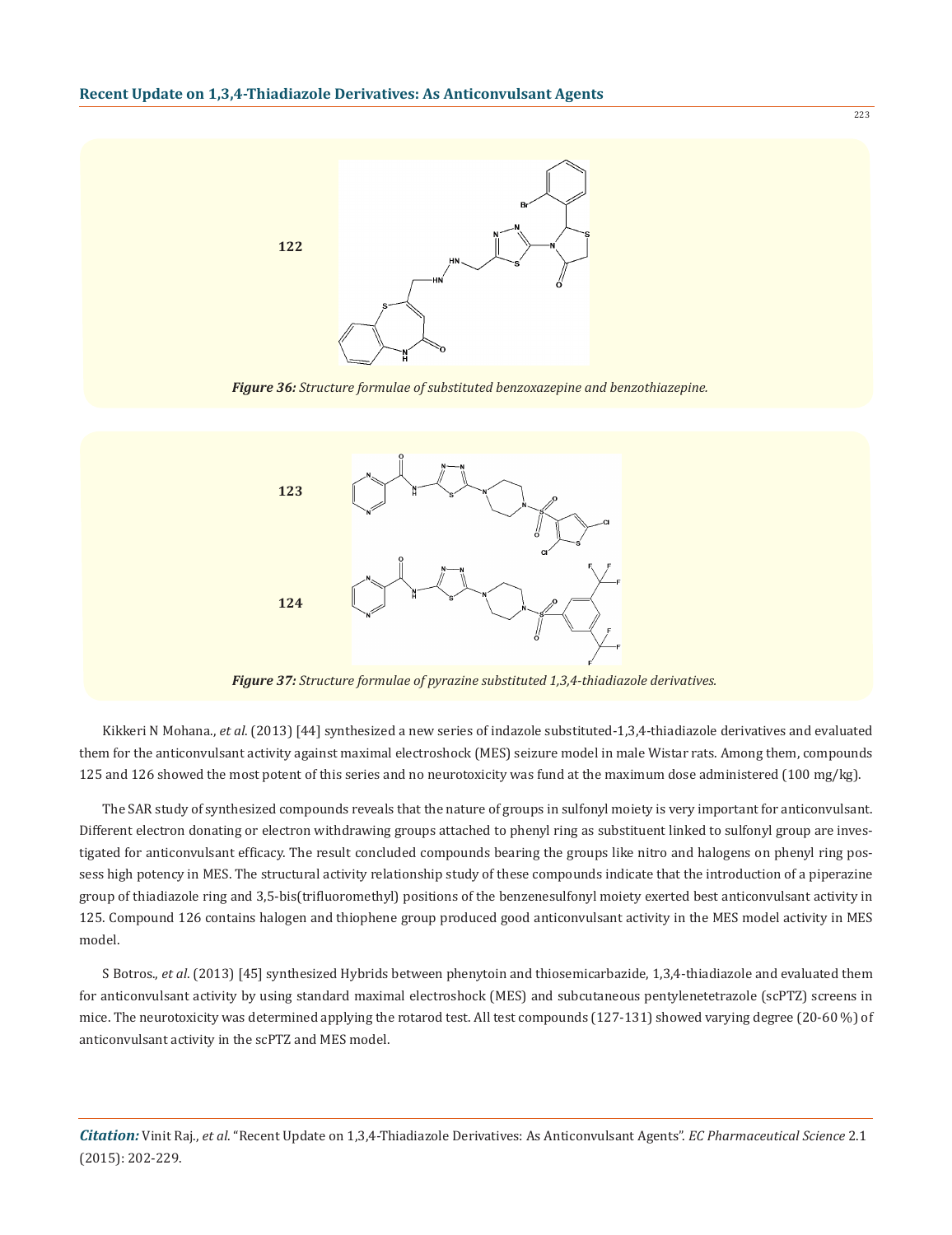

*Figure 38: Structure formulae of indazole substituted-1,3,4-thiadiazole derivatives*



*Figure 39: Structure formulae of new phenytoin derivatives.*

Mohammad Yusuf., *et al*. (2013) [46] synthesized a novel imines derived and evaluated for anticonvulsant activity. Among them 5-amino-1,3,4-thiadiazole-2-thiol exhibited shows potential anticonvulsant activity. The compounds 5-{1-(4-Chlorophenyl)-3-[4- (methoxy-phenyl)-prop-2-en-1-ylidene]amino}-1,3,4-thiadiazole-2-thiol (139), 5-{[1-(4-chloro-phenyl)]-3-[4-(dimethyl-aminophenyl)- prop-2-en-1-ylidene]amino}-1,3,4-thiadiazole-2-thiol (140) and 5-{[1-(4-chloro-phenyl)]-3-[(4-amino-phenyl)-prop-2-en-1-ylidene]amino}-1,3,4-thiadiazole-2-thiol(143)showed 100% activity in comparison with standard Acetazolamide drug. Neither compound 140 nor 143 had shown the neurological toxicity in Rotarod and Ethanol Potentiation tests.

SAR study of the synthesized compounds indicated that thiadiazole ring, free thiol and imine group are part of the main pharmacophore responsible for exhibiting the anticonvulsant activity.

*Citation:* Vinit Raj., *et al*. "Recent Update on 1,3,4-Thiadiazole Derivatives: As Anticonvulsant Agents". *EC Pharmaceutical Science* 2.1 (2015): 202-229.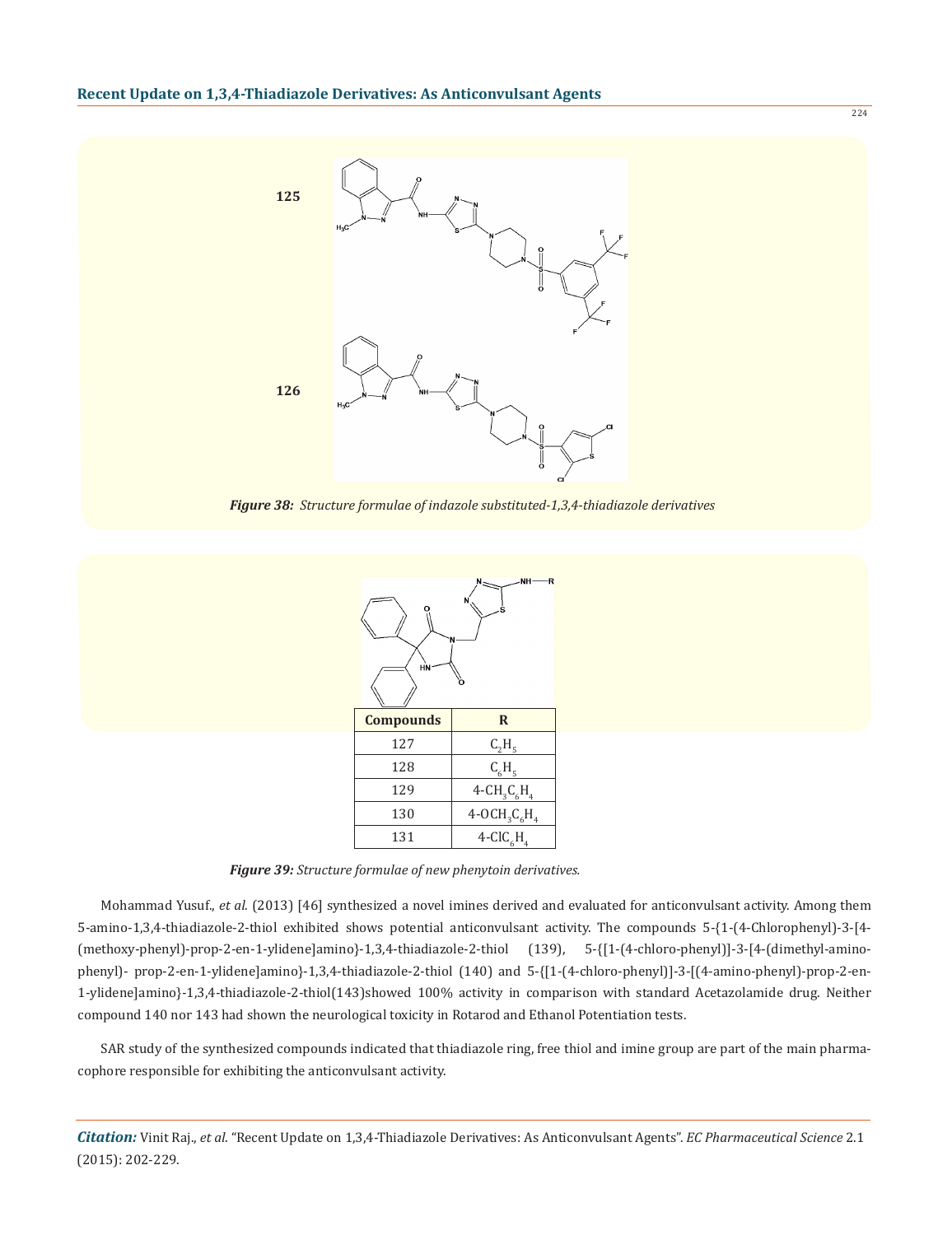Thiadiazole ring have two nitrogen's at 1, 2 position which formed mesoionic complex with the hydrogen of the hydroxyl group of amino acids threonine (Thr), positioned as Thr-200 and Thr-199 in the polypeptide chain of the hCA-II enzyme. Further investigation of compounds in 132-137 possessed chloro, fluoro and nitro electron withdrawing groups at positions 2 and 4 of the benzyl ring and exhibited average levels of bioactivity. However, compounds 133 and 137 were active at 50% and above in anticonvulsant tests.

Whereas, the compounds in (138-144) shown potent anticonvulsant activity as per sequences-N(CH3)2,-NH2 and OH substitutions, although the introduction by H, OCH3 and CI groups reduced the activity. The  $\rm R_i$  substitution at para-position was preferred in comparison with substitution at position 3 (meta) of the C<sub>6</sub> aromatic ring which did not showed enough potency levels. The results concluded that the presence of electron rich and comparatively bulky group with availability of free electrons, such as OCH3, -N(CH3)2 and -NH2 in comparison with OH, CH3 and Cl atom at position 4 of the benzene ring away from thiadiazole moiety as preferred substitutions for producing higher biological activity for (138-144) compound. Whenever, the 132-137compounds having electron-withdrawing group at R position of the benzene ring showed good anti-convulsant activity but in the compounds (138-144), the electron-donating groups at R1 position and electron-withdrawing groups at R2 position showed potent anticonvulsant activity.



| <b>Compounds</b> | R       |
|------------------|---------|
| 132              | $2-Cl$  |
| 133              | 4-Cl    |
| 134              | $2-NO2$ |
| 135              | $4-NO2$ |
| 136              | $2-F$   |
| 137              | 4-F     |



| <b>Compounds</b> | R,                   | $\mathbf{R}_{2}$ |  |  |  |
|------------------|----------------------|------------------|--|--|--|
| 138              | Н                    | Н                |  |  |  |
| 139              | $4-0CH3$             | Cl               |  |  |  |
| 140              | $4-N(CH_3)$          | Cl               |  |  |  |
| 141              | $4-Cl$               | Cl               |  |  |  |
| 142              | $3-OH$               | Cl               |  |  |  |
| 143              | $4-NH2$              | Cl               |  |  |  |
| 144              | $4$ -CH <sub>2</sub> | Cl               |  |  |  |
|                  |                      |                  |  |  |  |

*Figure 40: Structure formulae of 5-Amino-1,3,4-Thiadiazole-2-Thiol Conjugated Imine Derivatives*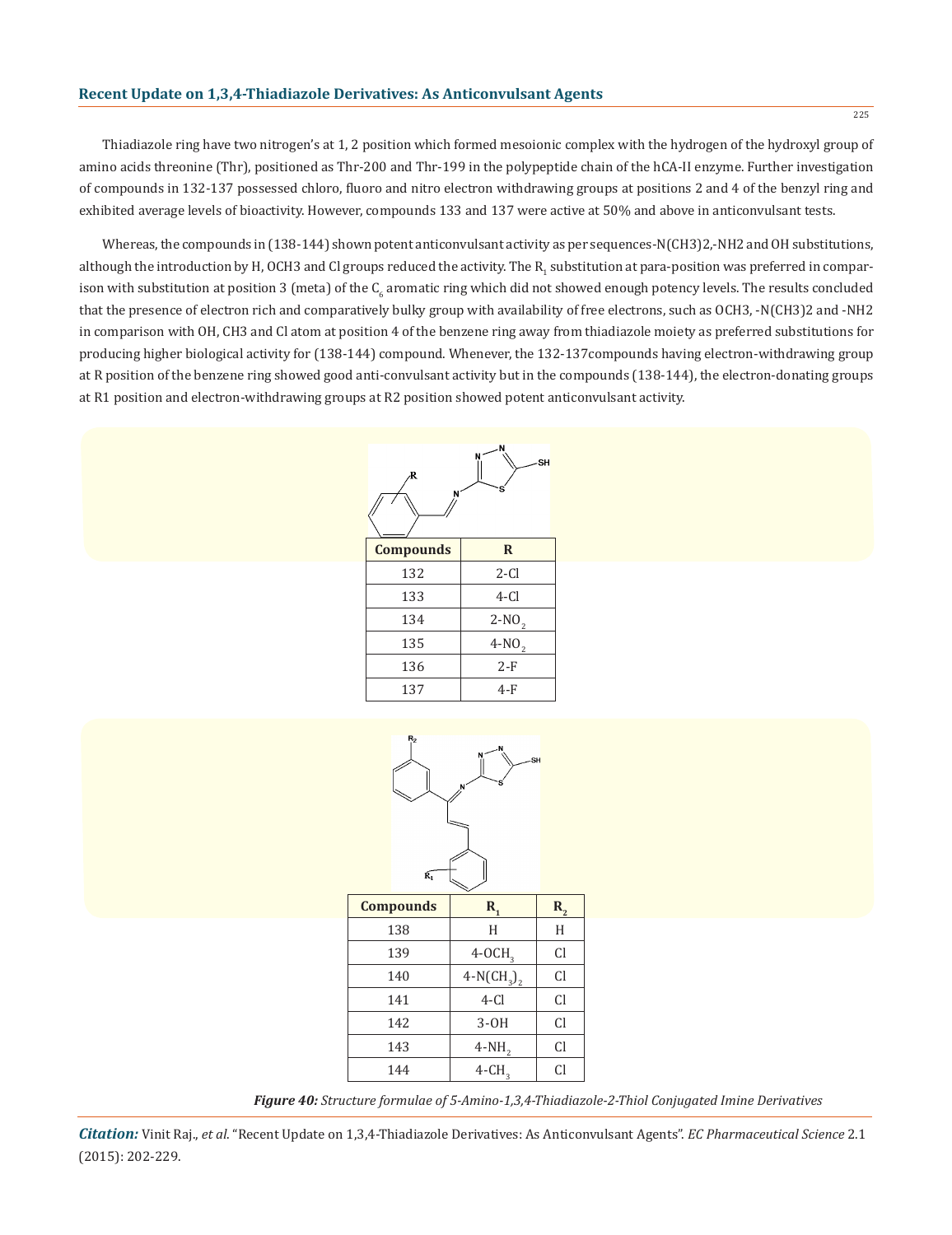Rajesh Sharma., *et al*. (2014) [47] synthesized a series of 2-(2-(3-(4-chlorophenyl)-6-oxo-5,6- dihydropyridazin-1(4H)yl)acetyl) hydrazine carbothioamide and 2-((5-amino-1,3,4-thiadiazol-2-yl)methyl)-6-(4- chlorophenyl)-4,5-dihydropyridazin-3(2H)-one derivatives and evaluated them for anticonvulsant activity. Among them the compound 145 (85.44 %) showed promising anticonvulsant activity by protection against tonic hind limb extensor phase in maximal electroshock model (MES) at (50 mg/kg) compared to standard drug phenytoin and also showed significant anticonvulsant activity by protection against pentylenetetrazole-induced generalized convulsions in pentylenetetrazole model (PTZ) at (100 mg/kg) compared to standard drug diazepam shown significant anticonvulsant activity against MES and PTZ induced seizure in albino mice after IP administration of 50 and 100 mg/kg body weight dose, respectively.



*Figure 41: Structure formulae of substituted 1,3,4-thiadiazoles.*

K P Harish., *et al*. (2014) [48] synthesized a series of 2-amino-5-sulphanyl-1,3,4-thiadiazole derivatives and evaluated for the anticonvulsant activity. Among them, compounds 146,147 and 148 exhibited excellent anticonvulsant activity in comparison to the reference drugs.



*Figure 42: Structure formulae of 2-amino-5-sulphanyl-1,3,4-thiadiazole derivatives.*

## **Conclusion**

Thiadiazole is belong to the triheterocycle template which composed of two electron-deficient carbon atoms these are interconnected with nitrogen atoms, and a sulfur atom with lone electron pairs. However, this compound has an electron-deficient nature and pretty high thermotic stability. Due to this properties, it can hardly react whenever the introduction on the C3′ or C5′ position of 1,3,4-thiadiazoles are highly reactive. Hence, the nitrogen atoms tend to nucleophilic attack, and the carbon atoms can suffer both nucleophilic substitutions and electrophilic attacks. The introduction of common leaving susitutention on the 1,3,4-thiadiazole possessed very higher reactivity.

1,3,4-thiadiazoles exhibit versatile pharmacological activity, specialy wide range of derivative shown the most potent anticonvulsant effect against a variety of in vivo animal models. Structure activity relationship of 1,3,4-thiadiazole derivatives indicated that 1,3,4,-thiadiazole ring essential for the anticonvulsant activity. Substitution of halogens group containing phenyl on the 1,3,4-thiadaizole derivatives possessed anticonvulsant activity against MES and PTZ models. These results reveal that 1,3,4-thiadiazole and

*Citation:* Vinit Raj., *et al*. "Recent Update on 1,3,4-Thiadiazole Derivatives: As Anticonvulsant Agents". *EC Pharmaceutical Science* 2.1 (2015): 202-229.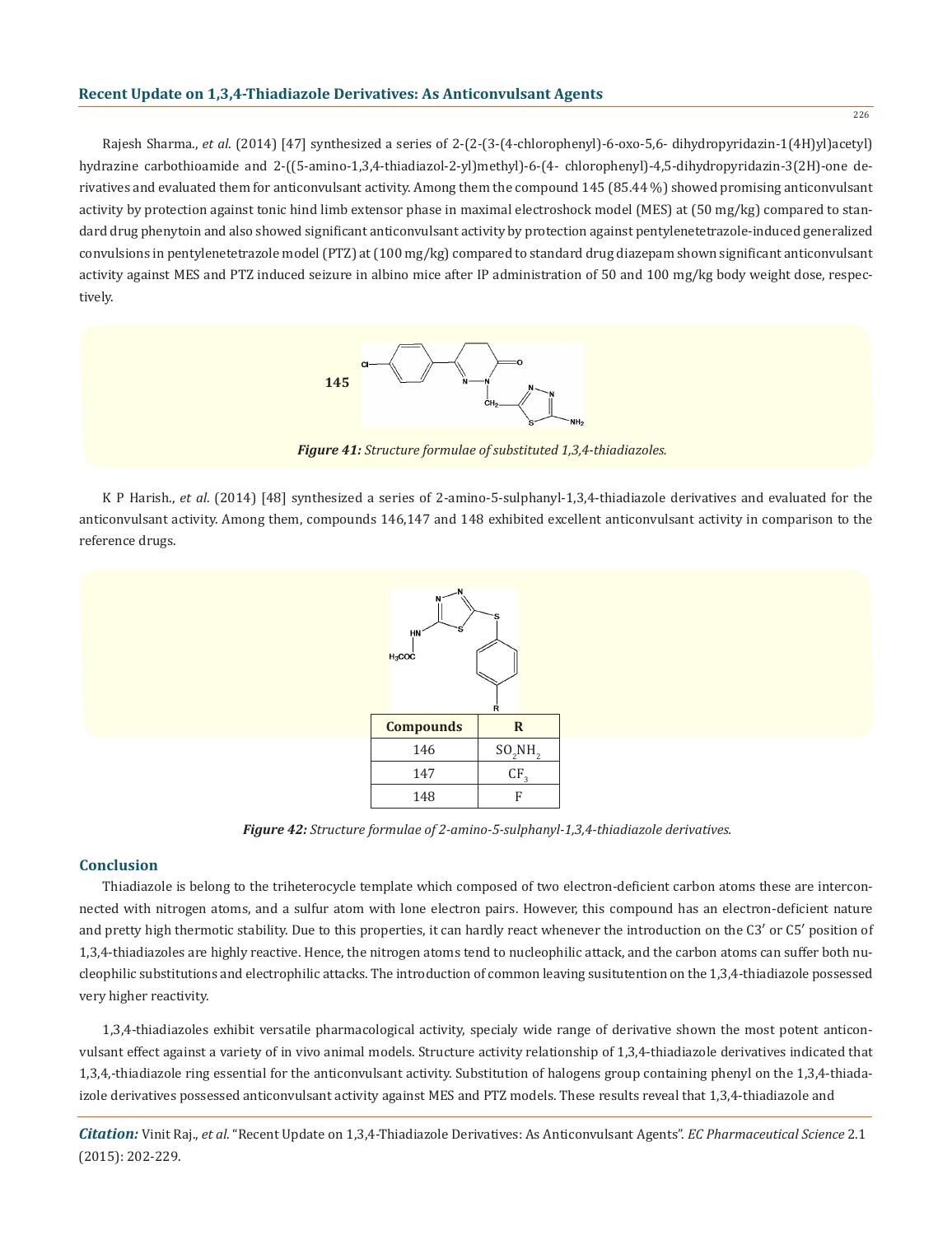substituted electrophilic containing phenyl linked with 1,3,4-thiadiazole are the essential pharmacophore for the anticonvulsant activity. On the behalf of existing literature the mechanism of action of 1,3,4-thiadiazole may be demonstrated that means these derivatives increase GABA pathway via release the chloride ions and further control and prevent the firing of neurons in the Brain.

For the development 1,3,4-thiadaizole derivative may be a potent anticonvulsant agent via introducing different kinds of substitution on the nitrogen atoms and ring sulfur atom as well as amino groups and mercapto groups attached to the ring carbon atoms. 1,3,4-thiadiazole is the essential heterocycle which will certainly contribute in medicinal chemistry to the development of new anticonvulsant drug. The continuing focus of chemist to developing the thiadiazole scaffold and used of essential pharmacophores to make low molecular weight medicine with high efficacy and low side effects on the epileptic patient.

## **Acknowledgements**

The authors would like to express their gratitude to Babasaheb Bhimrao Ambedkar University (A Central University) Lucknow for providing the software and research data facilities.

## **Bibliography**

- 1. Shankar P Saha., *et al*. "A prospective incidence study of epilepsy in a rural community of West-Bengal, India". *Neurology Asia* 13 (2008): 41-48.
- 2. John Greenfield Jr. "Molecular mechanisms of antiseizure drug activity at GABAA receptors". *Seizure* 22.8 (2013): 589-600.
- 3. Abhishek Kumar Jain., *et al*. "1,3,4-Thiadiazole and its Derivatives: A Review on Recent Progress in Biological Activities". *Chemical Biology & Drug Design* 81.5 (2013): 557-576.
- 4. Supuran CT and Scozzafava A. "Carbonic anhydrase inhibitors". *Current Medicinal Chemistry Immunology, Endocrine & Metabolic Agents* 1 (2001): 61–97.
- 5. Iizawa Y., *et al*. "Therapeutic effect of cefozopran (SCE-2787), a new parenteral cephalosporin, against experimental infections in mice". *Antimicrobial Agents and Chemotherapy* 37.1 (1993):100-105.
- 6. A Demirbas., *et al*. "Synthesis of some new 1,3,4-thiadiazol-2-ylmethyl-1,2,4-triazole derivatives and investigation of their antimi crobial activities". *European Journal of Medicinal Chemistry* 44.7 (2009): 2896–2903.
- 7. EE Oruc., *et al.* "1,3,4-thiadiazole derivatives. Synthesis, structure elucidation, and structure-antituberculosis activity relation ship investigation". *Journal of Medicinal Chemistry* 47.27 (2004): 6760-6767.
- 8. Foroumadi A., *et al*. "Antituberculosis agents VIII. Synthesis and in vitro antimycobacterial activity of alkyl alpha-[5-(5-nitro-2 thienyl)-1,3,4-thiadiazole-2-ylthio]acetates". *Farmaco* 58.11 (2003): 1073-1076.
- 9. MD Kamal., *et al*. "Synthesis, anticonvulsant, and anti-inflammatory evaluation of some new benzotriazole and benzofuran-based heterocycles". *Bioorganic and Medicinal Chemistry* 14.11 (2006): 3672–3680.
- 10. P Mullick., *et al*. "Thiadiazole derivatives as potential anticonvulsant agents". *Bulletin of the Korean Chemical Society* 32.3 (2011): 1011-1016.
- 11. Clerici F., *et al*. "Synthesis of 2-amino-5-sulfanyl-1,3,4-thiadiazole derivatives and evaluation of their antidepressant and anxi olytic activity". *Journal of Medicinal Chemistry* 44.6 (2001): 931-936.
- 12. Hasui T., *et al*. "Identification of benzoxazin-3-one derivatives as novel, potent, and selective nonsteroidal mineralocorticoid receptor antagonists". *Journal of Medicinal Chemistry* 54.24 (2011): 8616-8631.
- 13. Zheng K B., *et al*. "Synthesis and antitumor activity of N1-acetylamino-(5-alkyl/aryl- 1,3,4-thiadiazole-2-yl)-5-fluorouracil deriva tives". *Chinese Chemical Letters* 19.11 (2008): 1281-1284.
- 14. Chen CJ., *et al*. "Synthesis and antifungal activities of 5-(3,4,5-trimethoxyphenyl)-2-sulfonyl-1,3,4-thiadiazole and 5-(3,4,5 trimethoxyphenyl)-2-sulfonyl-1,3,4-oxadiazole derivatives". *Bioorganic & Medicinal Chemistry* 15.12 (2007): 3981-3989.
- 15. Bhawna Sharma., *et al*. "Synthetic Methods, Chemistry, and the Anticonvulsant Activity of Thiadiazoles". *International Journal of Medicinal Chemistry* (2013).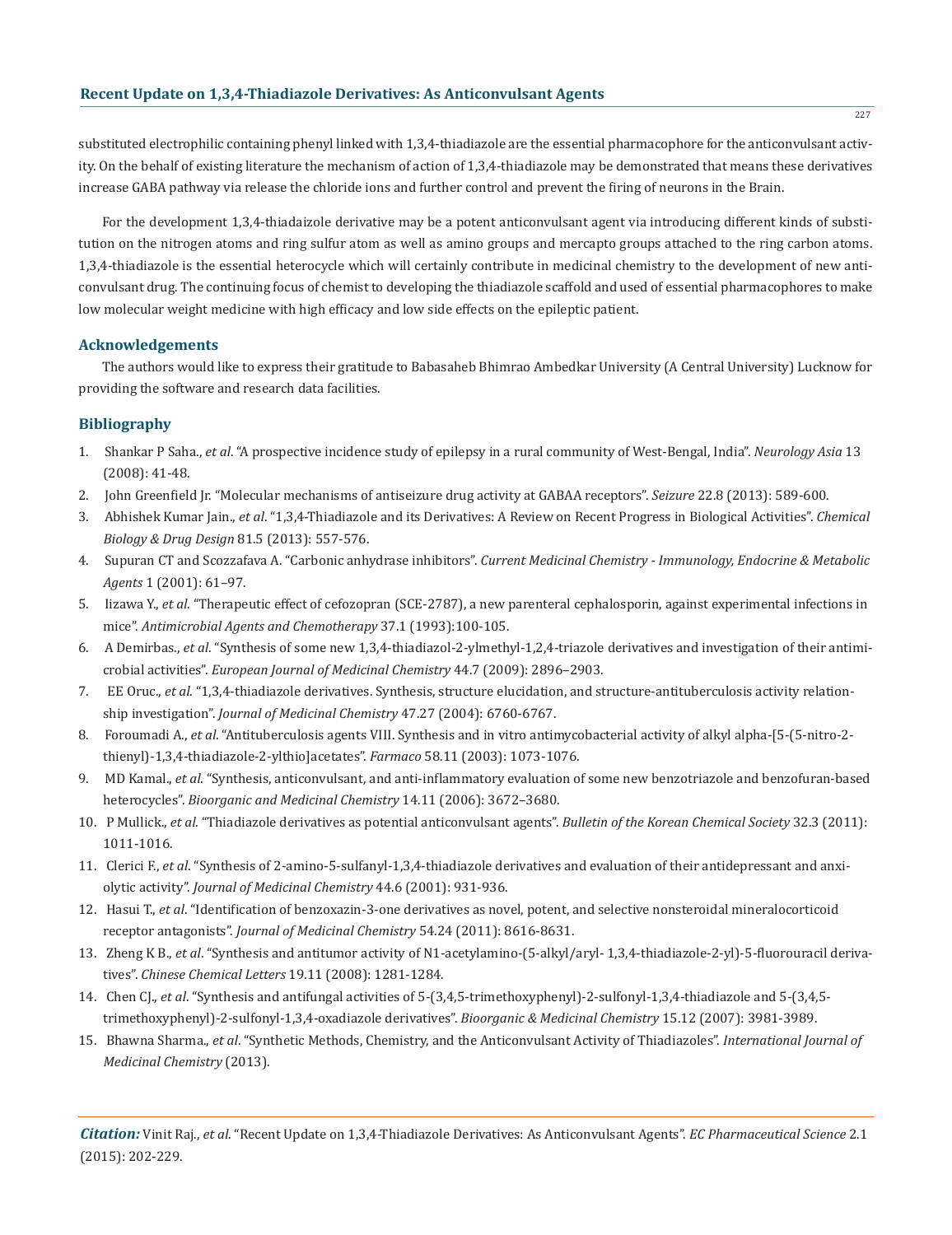- 16. Yang Hu., *et al*. "1,3,4-Thiadiazole: Synthesis, Reactions, and Applications in Medicinal, Agricultural, and Materials Chemistry". *Chemical Reviews* 114.10 (2014): 5572-5610.
- 17. Stefan Remy and Heinz Beck. "Molecular and cellular mechanisms of pharmacoresistance in epilepsy". *Brain* (2006): 18-35.
- 18. Oruc E., *et al*. "1, 3, 4-thiadiazole derivatives, synthesis, structure elucidation and structure antituberculosis activity relationship investigation". *Journal of Medicinal Chemistry* 47.27 (2004): 6760-6767.
- 19. Pandeya SN., *et al*. "Synthesis of isatin semicarbazones as novel anticonvulsants- role of hydrogen bonding". *Journal of Pharmacy & Pharmaceutical Sciences* 5.3 (2002): 266-271.
- 20. Christopher B Chapleo., *et al*. "Substituted 1,3,4-Thiadiazoles with Anticonvulsant Activity. 1. Hydrazines". *Journal of Medicinal Chemistry* 29.11 (1986): 2273-2280.
- 21. Michael R Stillings., *et al*. "Substituted 1,3,4-Thiadiazoles with Anticonvulsant Activity. 2. Aminoalkyl Derivatives". *Journal of Me dicinal Chemistry* 29.11 (1986): 2280-2284.
- 22. Christopher B Chapleo., *et al*. "Substituted 1,3,4-Thiadiazoles with Anticonvulsant Activity. 3. Guanidines". *Journal of Medicinal Chemistry* 30.5 (1987): 951-954.
- 23. Christopher B Chapleo., *et al*. "Substituted 1,3,4-Thiadiazoles with Anticonvulsant Activity. 4. Amidines". *Journal of Medicinal Chemistry* 31.1 (1988): 7-11.
- 24. Hatice N Dogan., *et al*. "Synthesis of New 2,5-Disubstituted-1,3,4-thiadiazoles and Preliminary Evaluation of Anticonvulsant and Antimicrobial Activities". *Bioorganic & Medicinal Chemistry* 10.9 (2002): 2893-2898.
- 25. Archana., *et al*. "Synthesis of newer thiadiazolyl and thiazolidinonyl quinazolin-4(3H)-ones as potential anticonvulsant agents". *European Journal of Medicinal Chemistry* 37.11 (2002): 873-882.
- 26. Hatice N Dogan., *et al*. "Synthesis of New 2,5-Disubstituted-1,3,4-thiadiazoles and Preliminary Evaluation of Anticonvulsant and Antimicrobial Activities". *Bioorganic & Medicinal Chemistry* 10.9 (2002) 2893-2898.
- 27. Archana., *et al*. "Synthesis of some newer derivatives of substituted quinazolinonyl-2-oxo/thiobarbituric acid as potent anticon vulsant agents". *Bioorganic & Medicinal Chemistry* 12.5 (2004): 1257-1264.
- 28. Marc A Ilies., *et al*. "Carbonic anhydrase inhibitors: aromatic and heterocyclic sulfonamides incorporating adamantyl moieties with strong anticonvulsant activity". *Bioorganic & Medicinal Chemistry* 12.10 (2004): 2717-2726.
- 29. Kamal M Dawood., *et al*. "Synthesis, anticonvulsant, and anti-inflammatory evaluation of some new benzotriazole and benzo furan-based heterocycles". *Bioorganic & Medicinal Chemistry* 14.11 (2006): 3672-3680.
- 30. Foroumadi A., *et al*. "Synthesis and anticonvulsant activity of novel 2-amino-5-[4-chloro-2-(2-chlorophenoxy) phenyl]-1,3,4 thiadiazole derivatives". *Daru* 15.2 (2007): 89-93.
- 31. Varsha Jatav., *et al*. "Synthesis and CNS depressant activity of some novel 3-[5-substituted 1,3,4-thiadiazole-2-yl]-2-styryl quinazoline-4(3H)-ones". *European Journal of Medicinal Chemistry* 43.1 (2008): 135-141.
- 32. Varsha Jatav., *et al*. "CNS depressant and anticonvulsant activities of some novel 3-[5-substituted 1,3,4-thiadiazole-2-yl]-2-styryl quinazoline-4(3H)-ones". *European Journal of Medicinal Chemistry* 43.9 (2008) 1945-1954.
- 33. Asif Husain., *et al*. "Synthesis and anticonvulsant activity of some novel fused heterocyclic 1,2,4-Triazolo-[3,4-b]-1,3,4-Thiadiazole Derivatives". *Acta Poloniae Pharmaceutica and Drug Research* 66.2 (2009): 135-140.
- 34. Mohammad Shahar Yar and Mohammad Wasim Akhter. "Synthesis and anticonvulsant activity of substituted oxadiazole and thiadiazole derivatives". *Acta Poloniae Pharmaceutica n Drug Research* 66.4 (2009): 393-397.
- 35. Nadeem Siddiqui., *et al*. "Synthesis and preliminary screening of benzothiazol-2-yl thiadiazole derivatives for anticonvulsant activity". *Acta Pharmaceutica* 59.4 (2009): 441-451.
- 36. Priyabrata Pattanayak., *et al*. "Synthesis and evaluation of 2-amino-5-sulfanyl-1,3,4-thiadiazoles as antidepressant, anxiolytic, and anticonvulsant agents". *Medicinal Chemistry Research* 18.5 (2009): 351-361.
- 37. Hemlata Kaur., *et al*. "Synthesis and antipsychotic and anticonvulsant activity of some new substituted oxa/thiadiazolylazetidi nonyl/thiazolidinonylcarbazoles". *European Journal of Medicinal Chemistry* 45.7 (2010) 2777-2783.